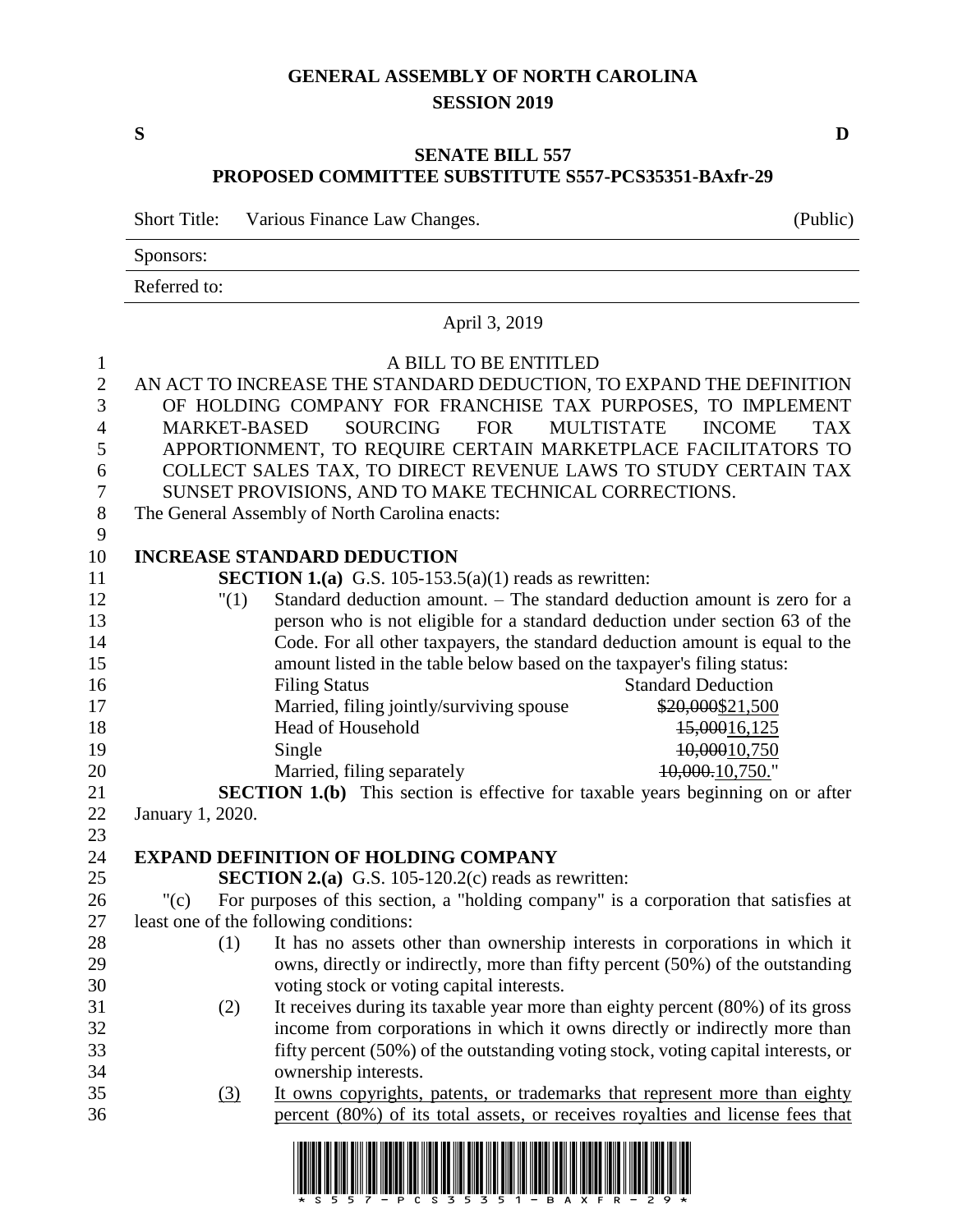| <b>Session 2019</b><br><b>General Assembly Of North Carolina</b>                                                                                                                                         |            |
|----------------------------------------------------------------------------------------------------------------------------------------------------------------------------------------------------------|------------|
| represent more than eighty percent (80%) of its gross income, and it is one                                                                                                                              |            |
| hundred percent (100%) directly owned by a corporation that meets all of the<br><u>following conditions:</u>                                                                                             |            |
| Is a manufacturer, as defined by NAICS codes 31 through 33.<br>a.                                                                                                                                        |            |
| Generates revenues in excess of five billion dollars (\$5,000,000,000)<br><u>b.</u>                                                                                                                      |            |
| for income tax purposes from goods that it manufactures.                                                                                                                                                 |            |
| Includes in its net worth, as determined under G.S. 105-122(b), an<br>$\underline{c}$ .                                                                                                                  |            |
| investment in a subsidiary that owns copyrights, patents, or                                                                                                                                             |            |
| trademarks."                                                                                                                                                                                             |            |
| <b>SECTION 2.(b)</b> This section is effective for taxable years beginning on or after                                                                                                                   |            |
| January 1, 2020, and applicable to the calculation of franchise tax reported on the 2019 and later                                                                                                       |            |
| corporate income tax returns.                                                                                                                                                                            |            |
|                                                                                                                                                                                                          |            |
| <b>USE</b><br><b>SOURCING</b><br><b>MULTISTATE</b><br><b>INCOME</b><br><b>MARKET-BASED</b><br><b>FOR</b>                                                                                                 | <b>TAX</b> |
| <b>APPORTIONMENT</b>                                                                                                                                                                                     |            |
| <b>SECTION 3.(a)</b> G.S. 105-130.4 reads as rewritten:                                                                                                                                                  |            |
| "§ 105-130.4. Allocation and apportionment of income for corporations.                                                                                                                                   |            |
|                                                                                                                                                                                                          |            |
| $\left(\frac{1}{2}\right)$ Sales Factor. – The sales factor is a fraction, the numerator of which is the total<br>(l)                                                                                    |            |
| sales of the corporation in this State during the income year, and the denominator of which is the                                                                                                       |            |
| total sales of the corporation everywhere during the income year. Notwithstanding any other                                                                                                              |            |
| provision under this Part, the receipts from any casual sale of property shall be excluded from                                                                                                          |            |
| both the numerator and the denominator of the sales factor. Where a corporation is not taxable in                                                                                                        |            |
| another state on its apportionable income but is taxable in another state only because of                                                                                                                |            |
| nonapportionable income, all sales shall be treated as having been made in this State.                                                                                                                   |            |
| Receipts are in this State if the taxpayer's market for the receipts is in this State. If the market                                                                                                     |            |
| for a receipt cannot be determined, the state or states of assignment shall be reasonably                                                                                                                |            |
| approximated. In a case in which a taxpayer cannot ascertain the state or states to which receipts<br>of a sale are to be assigned through the use of a method of reasonable approximation, the receipts |            |
| must be excluded from the denominator of a taxpayer's sales factor. Except as otherwise provided                                                                                                         |            |
| by this section, a taxpayer's market for receipts is in this State as provided below:                                                                                                                    |            |
| In the case of sale, rental, lease, or license of real property, if and to the extent<br>(1)                                                                                                             |            |
| the property is located in this State.                                                                                                                                                                   |            |
| Sales of tangible personal property are in this State if the property is received<br>(2)                                                                                                                 |            |
| in this State by the purchaser. In the case of delivery of goods by common                                                                                                                               |            |
| carrier or by other means of transportation, including transportation by the                                                                                                                             |            |
| purchaser, the place at which the goods are ultimately received after all                                                                                                                                |            |
| transportation has been completed shall be considered as the place at which                                                                                                                              |            |
| the goods are received by the purchaser. Direct delivery into this State by the                                                                                                                          |            |
| taxpayer to a person or firm designated by a purchaser from within or without                                                                                                                            |            |
| the State shall constitute delivery to the purchaser in this State. In the case of                                                                                                                       |            |
| rental, lease, or license of tangible personal property, if and to the extent the                                                                                                                        |            |
| property is located in this State.                                                                                                                                                                       |            |
| Other sales are in this State if any of the following occur: In the case of sale of<br>(3)                                                                                                               |            |
| tangible personal property, if and to the extent the property is received in this                                                                                                                        |            |
| State by the purchaser. In the case of delivery of goods by common carrier or                                                                                                                            |            |
| by other means of transportation, including transportation by the purchaser,                                                                                                                             |            |
| the place at which the goods are ultimately received after all transportation                                                                                                                            |            |
| has been completed is considered the place at which the goods are received                                                                                                                               |            |
| by the purchaser. Direct delivery into this State by the taxpayer to a person or                                                                                                                         |            |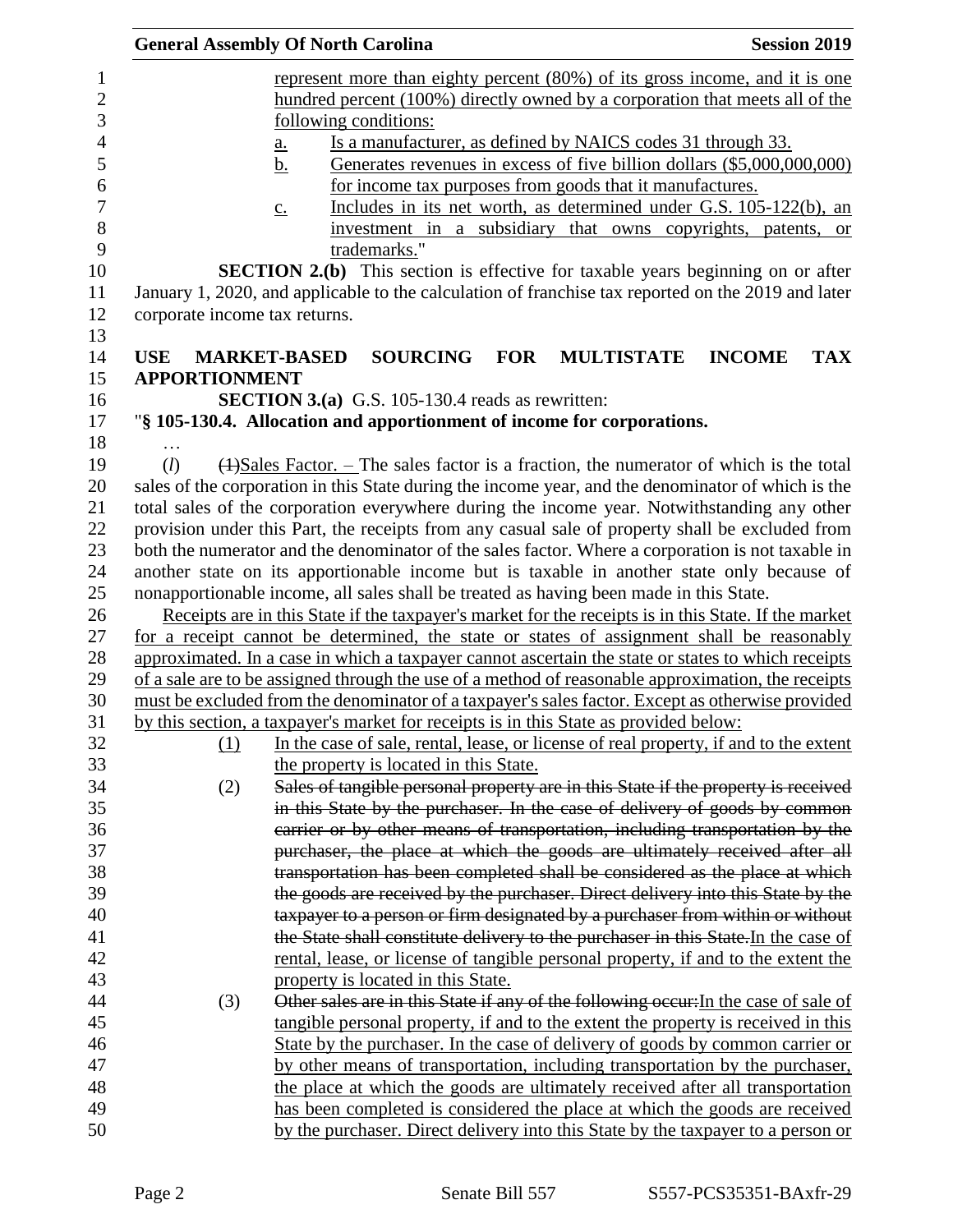|                   |                | <b>General Assembly Of North Carolina</b>                                                                                                                                                        | <b>Session 2019</b>                                                       |
|-------------------|----------------|--------------------------------------------------------------------------------------------------------------------------------------------------------------------------------------------------|---------------------------------------------------------------------------|
|                   |                | firm designated by a purchaser from within or without the State constitutes                                                                                                                      |                                                                           |
|                   |                | delivery to the purchaser in this State.                                                                                                                                                         |                                                                           |
|                   | $\theta$ .     |                                                                                                                                                                                                  | The receipts are from real or tangible personal property located in this  |
|                   |                |                                                                                                                                                                                                  | State, and includes receipts from incidental services sold as part of, or |
|                   |                |                                                                                                                                                                                                  | in connection with, the sale of tangible personal property in this State. |
|                   | $\mathbf{b}$ . |                                                                                                                                                                                                  | The receipts are from intangible property and are received from           |
|                   |                | sources within this State.                                                                                                                                                                       |                                                                           |
|                   | $e_{i}$        |                                                                                                                                                                                                  | The receipts are from services and the income-producing activities are    |
|                   |                |                                                                                                                                                                                                  | in this State. For the purposes of this subdivision, an                   |
|                   |                |                                                                                                                                                                                                  | "income-producing activity" means an activity directly performed by       |
|                   |                |                                                                                                                                                                                                  | the taxpayer or its agents for the ultimate purpose of generating the     |
|                   |                |                                                                                                                                                                                                  | sale of the service. Receipts from income-producing activities            |
|                   |                |                                                                                                                                                                                                  | performed within and without this State are attributed to this State in   |
|                   |                |                                                                                                                                                                                                  | proportion to the income-producing activities performed in this State     |
|                   |                |                                                                                                                                                                                                  | to total income-producing activities performed everywhere that            |
|                   |                | generate the sale of service.                                                                                                                                                                    |                                                                           |
| (4)               |                | In the case of sale of a service, if and to the extent the service is delivered to                                                                                                               |                                                                           |
|                   |                | a location in this State.                                                                                                                                                                        |                                                                           |
| (5)               |                | In the case of intangible property that is rented, leased, or licensed, if and to                                                                                                                |                                                                           |
|                   |                | the extent the property is used in this State. Intangible property utilized in                                                                                                                   |                                                                           |
|                   |                | marketing a good or service to a consumer is "used in this State" if that good                                                                                                                   |                                                                           |
|                   |                | or service is purchased by a consumer who is in this State.                                                                                                                                      |                                                                           |
| $\underline{(6)}$ |                | In the case of intangible property that is sold, if and to the extent the property                                                                                                               |                                                                           |
|                   |                | is used in this State. A contract right, government license, or similar intangible                                                                                                               |                                                                           |
|                   |                | property that authorized the holder to conduct a business activity in a specific                                                                                                                 |                                                                           |
|                   |                | geographic area is "used in this State" if the geographic area includes all or                                                                                                                   |                                                                           |
|                   |                | part of this State. Receipts from a sale of intangible property that is contingent                                                                                                               |                                                                           |
|                   |                | on the productivity, use, or disposition of the intangible property shall be                                                                                                                     |                                                                           |
|                   |                | treated as receipts from the rental, lease, or licensing of the intangible property                                                                                                              |                                                                           |
|                   |                | as provided under subdivision (5) of this subsection. All other receipts from a                                                                                                                  |                                                                           |
|                   |                | sale of intangible property shall be excluded from the numerator and                                                                                                                             |                                                                           |
|                   |                | denominator of the sales factor.                                                                                                                                                                 |                                                                           |
| (l1)              |                | Wholesale Content Distributors. - A wholesale content distributor's market for                                                                                                                   |                                                                           |
|                   |                | receipts is in this State as provided in G.S. 105-130.4A. In no event may the amount of income                                                                                                   |                                                                           |
|                   |                | apportioned to this State be less than the amount determined under this subsection. The amount                                                                                                   |                                                                           |
|                   |                | determined under this subsection is the total domestic gross receipts of the wholesale content                                                                                                   |                                                                           |
|                   |                | distributor from advertising and licensing activities multiplied by two percent (2%). For purposes                                                                                               |                                                                           |
|                   |                | of this section, the term "wholesale content distributor" has the same meaning as defined in                                                                                                     |                                                                           |
| G.S. 105-130.4A.  |                |                                                                                                                                                                                                  |                                                                           |
| (l2)              |                | <u>Banks. – A bank's market for receipts is in this State as provided in G.S. 105-130.4B.</u>                                                                                                    |                                                                           |
|                   |                | For purposes of this section, the term "bank" has the same meaning as defined in                                                                                                                 |                                                                           |
| G.S. 105-130.4B.  |                |                                                                                                                                                                                                  |                                                                           |
|                   |                |                                                                                                                                                                                                  |                                                                           |
| (s2)              |                | Pipeline Company. – Receipts from the transportation or transmission of $a$                                                                                                                      |                                                                           |
|                   |                | petroleum-based liquids pipeline or natural gas by a company subject to rate regulation by the                                                                                                   |                                                                           |
|                   |                | Federal Energy Regulatory Commission shall be apportioned by multiplying the income by a                                                                                                         |                                                                           |
|                   |                | fraction, the numerator of which is the number of barrel miles-traffic units in this State during<br>the tax year and the denominator of which is the total number of barrel miles-traffic units |                                                                           |
|                   |                | everywhere during the tax year. For purposes of this section, the term "barrel mile" means one                                                                                                   |                                                                           |
|                   |                | barrel of liquid property transported one mile. "traffic unit" means one or more of the following:                                                                                               |                                                                           |
| (1)               |                | <u>Barrel mile. – One barrel of liquid property transported one mile.</u>                                                                                                                        |                                                                           |
|                   |                |                                                                                                                                                                                                  |                                                                           |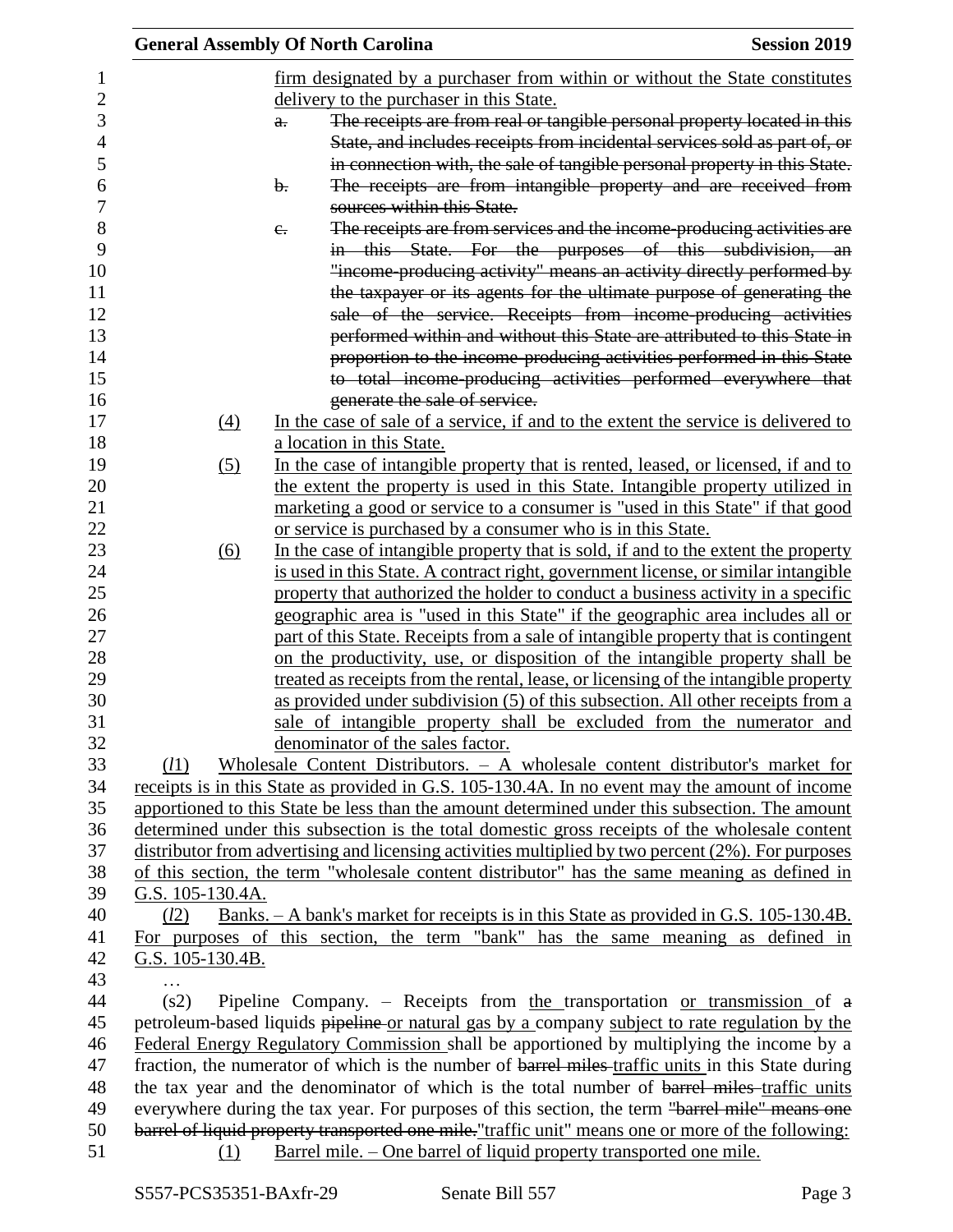|                  | <b>General Assembly Of North Carolina</b>                                                                                                                    | <b>Session 2019</b> |
|------------------|--------------------------------------------------------------------------------------------------------------------------------------------------------------|---------------------|
| (2)              | Cubic foot mile. – One cubic foot of gaseous property transported one mile.                                                                                  |                     |
| (s3)             | <u> Electric Power Company. – All apportionable income of an electric power company</u>                                                                      |                     |
|                  | shall be apportioned by a fraction, the numerator of which is the average value of the real and                                                              |                     |
|                  | tangible personal property owned or rented and used in this State by the electric power company                                                              |                     |
|                  | during the income year and the denominator of which is the average value of all the real and                                                                 |                     |
|                  | tangible personal property owned or rented and used by the electric power company during the                                                                 |                     |
|                  | income year. For purposes of this subsection, the term "electric power company" is a company,                                                                |                     |
|                  | including any of its wholly owned noncorporate limited liability companies, primarily engaged                                                                |                     |
|                  | in the business of supplying electricity for light, heat, current, or power to persons in this State                                                         |                     |
|                  | and that is subject to control of one or more of the following entities: the North Carolina Utilities                                                        |                     |
|                  | Commission or the Federal Energy Regulatory Commission.                                                                                                      |                     |
|                  | For purposes of this subsection, the average value of real and tangible personal property                                                                    |                     |
|                  | owned or rented by an electric power company is determined as follows:                                                                                       |                     |
| (1)              | The average value of property shall be determined by averaging the values at                                                                                 |                     |
|                  | the beginning and end of the income year, but in all cases the Secretary may                                                                                 |                     |
|                  | require the averaging of monthly or other periodic values during the income                                                                                  |                     |
|                  | year if reasonably required to reflect properly the average value of the                                                                                     |                     |
|                  | corporation's property.                                                                                                                                      |                     |
| (2)              | An electric power company that ceases its operations in this State before the                                                                                |                     |
|                  | end of its income year because of its intention to dissolve or to relinquish its                                                                             |                     |
|                  | certificate of authority, or because of a merger, conversion, or consolidation,                                                                              |                     |
|                  | or for any other reason whatsoever shall use the real estate and tangible                                                                                    |                     |
|                  | personal property values as of the first day of the income year and the last day                                                                             |                     |
|                  | of its operations in this State in determining the average value of property, but                                                                            |                     |
|                  | the Secretary may require averaging of monthly or other periodic values                                                                                      |                     |
|                  | during the income year if reasonably required to reflect properly the average                                                                                |                     |
|                  | value of the electric power company's property.                                                                                                              |                     |
| (3)              | Property owned by an electric power company is valued at its original cost.                                                                                  |                     |
| (4)              | Property rented by an electric power company is valued at eight times the net                                                                                |                     |
|                  | annual rental rate.                                                                                                                                          |                     |
| (5)              | Net annual rental rate is the annual rental rate paid by an electric power                                                                                   |                     |
|                  | company less any annual rental rate received by the electric power company                                                                                   |                     |
|                  | from sub-rentals except that sub-rentals shall not be deducted when they                                                                                     |                     |
|                  | constitute apportionable income.                                                                                                                             |                     |
| (6)              | Any property under construction and any property the income from which                                                                                       |                     |
|                  | constitutes nonapportionable income shall be excluded from the computation<br>of the average value of an electric power company's real and tangible personal |                     |
|                  |                                                                                                                                                              |                     |
|                  | property.                                                                                                                                                    |                     |
| $\cdots$<br>(t3) | State Net Loss Apportionment Election. – Notwithstanding subdivision $(l)(4)$ of this                                                                        |                     |
|                  | section, a taxpayer with a State net loss balance as of the end of its 2019 taxable year may elect                                                           |                     |
|                  | to apportion receipts from services based on the percentage of its income-producing activities                                                               |                     |
|                  | performed in this State. The election must be made on the 2020 tax year return and must be in                                                                |                     |
|                  | the form prescribed by the Secretary and contain any supporting documentation the Secretary                                                                  |                     |
|                  | may require. The election is binding and irrevocable until the earlier of the tax year in which (i)                                                          |                     |
|                  | the existing State net loss balance is fully utilized or (ii) all of the existing State net loss balance                                                     |                     |
|                  | has expired, as determined by applying the limitations set forth in G.S. 105-130.8A(b). A                                                                    |                     |
|                  | taxpayer must apportion receipts from services in accordance with subdivision $(l)(4)$ of this                                                               |                     |
|                  | section for tax years beginning on and after the tax year that the existing State net loss is fully                                                          |                     |
| utilized.        |                                                                                                                                                              |                     |
|                  |                                                                                                                                                              |                     |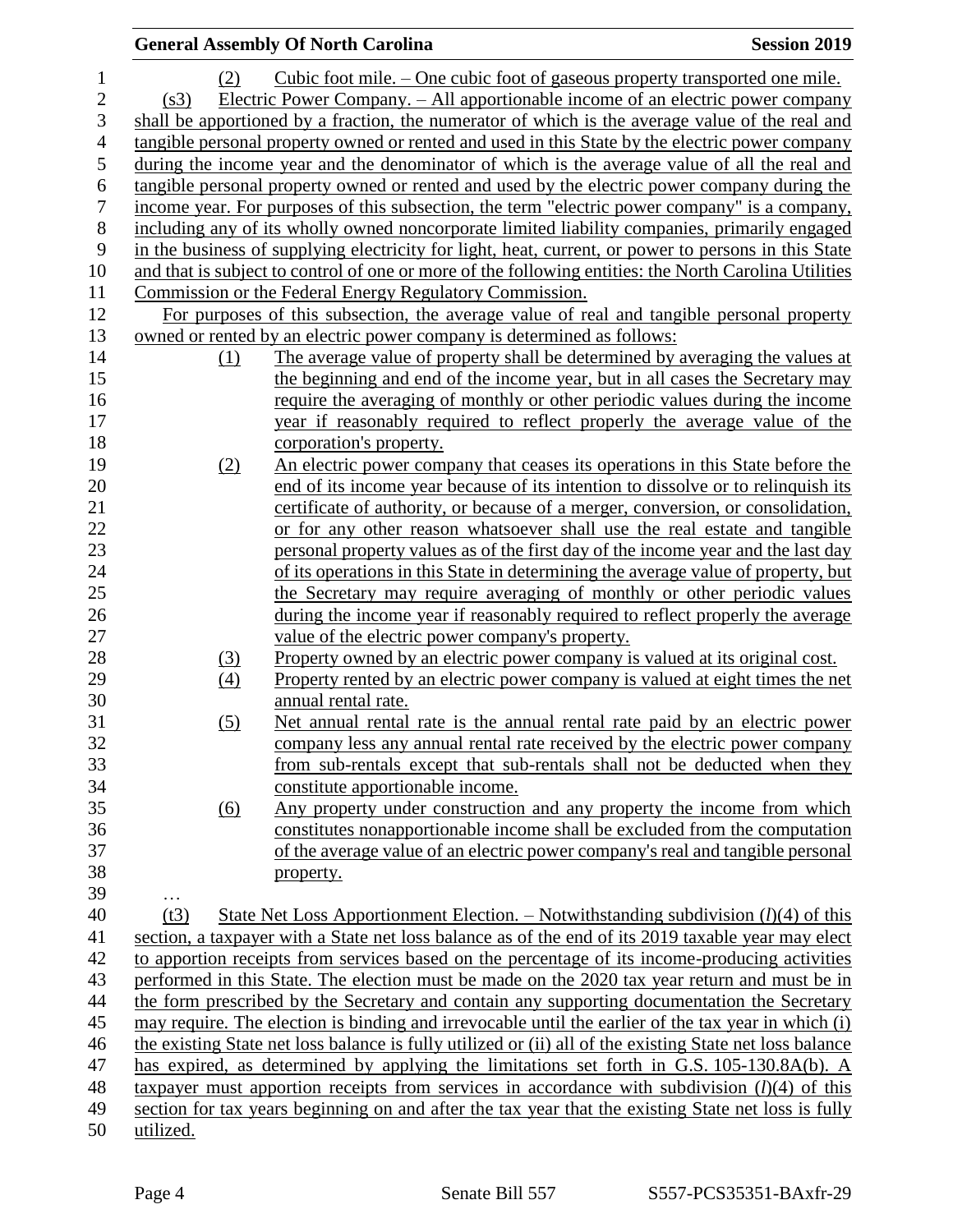### **General Assembly Of North Carolina Session 2019 Session 2019**  For purposes of this subsection, a taxpayer's State net loss balance is the total amount of State net losses computed under G.S. 105-130.8A for taxable years beginning before January 1, 2020, and available to carry forward to taxable years beginning on or after January 1, 2020. A State net loss balance does not include a State net loss created in a taxable year beginning on or after January 1, 2020. A State net loss created in a taxable year beginning on or after January 1, 2020, must be determined using the apportionment rules in G.S. 105-130.4(*l*)." **SECTION 3.(b)** Part 1 of Article 4 of Chapter 105 of the General Statutes is amended by adding a new section to read: "**§ 105-130.4A. Market-based sourcing for wholesale content distributors.** (a) Definitions. – The definitions in G.S. 105-130.4 and the following definitions apply to this section: (1) Customer. – A person who has a direct contractual relationship with a wholesale content distributor from whom the wholesale content distributor derives gross receipts, including a business customer such as an advertiser or licensee and an individual customer that directly subscribes with the wholesale content distributor for access to film programming. (2) Gross receipts. – The same meaning as the term "sales" in G.S. 105-130.4. (3) Wholesale content distributor. – A broadcast television network, a cable program network, or any television distribution company owned by, affiliated with, or under common ownership with any such network. The term does not mean or include a multichannel video programming distributor or a distributor of subscription-based Internet programming services. (b) Market for Receipts. – The receipts factor of a wholesale content distributor is a fraction, the numerator of which is the sum of the wholesale content distributor's gross receipts from transactions and activity in the regular course of its trade or business from sources within the State and the denominator of which is the sum of the wholesale content distributor's gross receipts from transactions and activity in the regular course of its trade or business everywhere. 28 A wholesale content distributor's receipts from transactions and activities in the regular course of its business, including advertising, licensing, and distribution activities, but excluding receipts from the sale of real property or tangible personal property, are in this State if derived from a business customer whose commercial domicile is in this State. Receipts derived from an individual customer are in this State if the billing address of the individual customer as listed in the broadcaster's books and records is in this State." **SECTION 3.(c)** Part 1 of Article 4 of Chapter 105 of the General Statutes is amended by adding a new section to read: "**§ 105-130.4B. Market-based sourcing for banks.** (a) Definitions. – The definitions in G.S. 105-130.4 apply to this section, and the following definitions apply to this section: (1) Bank. – Defined in G.S. 105-130.7B. (2) Billing address. – The location indicated in the books and records of the taxpayer on the first day of the taxable year, or on the date in the taxable year when the customer relationship began, as the address where any notice, statement, or billing relating to the customer's account is mailed. (3) Borrower, cardholder, or payor located in this State. – A borrower, credit cardholder, or payor whose billing address is in this State. (4) Card issuer's reimbursement fee. – The fee a taxpayer receives from a merchant's bank because one of the persons to whom the taxpayer has issued a credit, debit, or similar type of card has charged merchandise or services to the card.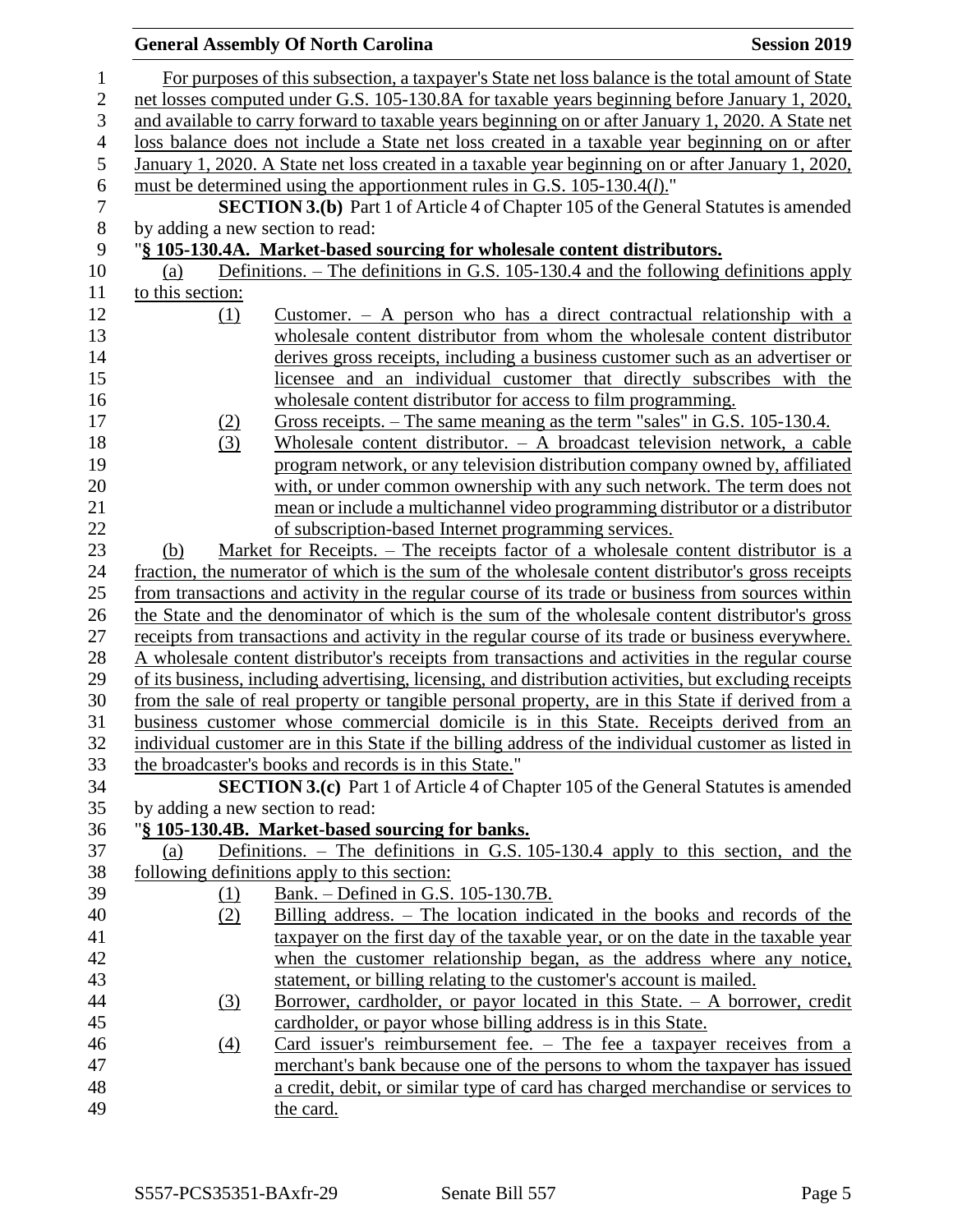|                  |                                                                                             | <b>General Assembly Of North Carolina</b>                                                                                                                  | <b>Session 2019</b> |  |  |
|------------------|---------------------------------------------------------------------------------------------|------------------------------------------------------------------------------------------------------------------------------------------------------------|---------------------|--|--|
| $\mathbf{1}$     | (5)                                                                                         | Credit card. $- A$ card, or other means of providing information, that entitles                                                                            |                     |  |  |
| $\overline{2}$   |                                                                                             | the holder to charge the cost of purchases, or a cash advance, against a line of                                                                           |                     |  |  |
| 3                |                                                                                             | credit.                                                                                                                                                    |                     |  |  |
| $\overline{4}$   | $\underline{(6)}$                                                                           | Debit card. $-$ A card, or other means of providing information, that enables                                                                              |                     |  |  |
| 5                |                                                                                             | the holder to charge the cost of purchases, or a cash withdrawal, against the                                                                              |                     |  |  |
| 6                |                                                                                             | holder's bank account or a remaining balance on the card.                                                                                                  |                     |  |  |
| $\boldsymbol{7}$ | <u>(7)</u>                                                                                  | <u>Loan. – Any extension of credit resulting from direct negotiations between the</u>                                                                      |                     |  |  |
| $\,8\,$          |                                                                                             | taxpayer and its customer, and/or the purchase, in whole or in part, of such an                                                                            |                     |  |  |
| 9                |                                                                                             | extension of credit from another. The term includes participations,                                                                                        |                     |  |  |
| 10               |                                                                                             | syndications, and leases treated as loans for federal income tax purposes.                                                                                 |                     |  |  |
| 11               | (8)                                                                                         | Loan secured by real property. $-$ A loan or other obligation of which fifty                                                                               |                     |  |  |
| 12               |                                                                                             | percent (50%) or more of the aggregate value of the collateral used to secure                                                                              |                     |  |  |
| 13               |                                                                                             | the loan or other obligation, when valued at fair market value as of the time                                                                              |                     |  |  |
| 14               |                                                                                             | the original loan or obligation was incurred, was real property.                                                                                           |                     |  |  |
| 15               | (9)                                                                                         | <u>Merchant discount. – The fee, or negotiated discount, charged to a merchant</u>                                                                         |                     |  |  |
| 16               |                                                                                             | by the taxpayer for the privilege of participating in a program whereby a                                                                                  |                     |  |  |
| 17               |                                                                                             | credit, debit, or similar type of card is accepted in payment for merchandise                                                                              |                     |  |  |
| 18               |                                                                                             | or services sold to the cardholder, net of any cardholder chargeback and                                                                                   |                     |  |  |
| 19               |                                                                                             | unreduced by any interchange transaction or issuer reimbursement fee paid to                                                                               |                     |  |  |
| 20               |                                                                                             | another for charges or purchases made by its cardholder.                                                                                                   |                     |  |  |
| 21               | (10)                                                                                        | Participation. – An extension of credit in which an undivided ownership                                                                                    |                     |  |  |
| 22               |                                                                                             | interest is held on a prorated basis in a single loan or pool of loans and related                                                                         |                     |  |  |
| 23               |                                                                                             | collateral. In a loan participation, the credit originator initially makes the loan                                                                        |                     |  |  |
| 24               |                                                                                             | and then subsequently resells all or a portion of it to other lenders. The                                                                                 |                     |  |  |
| 25               |                                                                                             | participation may or may not be known to the borrower.                                                                                                     |                     |  |  |
| 26               | (11)                                                                                        | Payor. – The person who is legally responsible for making payment to the                                                                                   |                     |  |  |
| 27               |                                                                                             | taxpayer.                                                                                                                                                  |                     |  |  |
| 28               | (12)                                                                                        | Real property owned. – Real property (i) on which the taxpayer may claim                                                                                   |                     |  |  |
| 29               |                                                                                             | depreciation for federal income tax purposes or (ii) to which the taxpayer                                                                                 |                     |  |  |
| 30<br>31         |                                                                                             | holds legal title and on which no other person may claim depreciation for<br>federal income tax purposes or could claim depreciation if subject to federal |                     |  |  |
| 32               |                                                                                             | income tax. Real property does not include coin, currency, or property                                                                                     |                     |  |  |
| 33               |                                                                                             | acquired in lieu of or pursuant to a foreclosure.                                                                                                          |                     |  |  |
| 34               | (13)                                                                                        | Syndication. – An extension of credit in which two or more persons fund and                                                                                |                     |  |  |
| 35               |                                                                                             | each person is at risk only up to a specified percentage of the total extension                                                                            |                     |  |  |
| 36               |                                                                                             | of credit or up to a specified dollar amount.                                                                                                              |                     |  |  |
| 37               | (14)                                                                                        | Tangible personal property owned. – Tangible personal property (i) on which                                                                                |                     |  |  |
| 38               |                                                                                             | the taxpayer may claim depreciation for federal income tax purposes or (ii) to                                                                             |                     |  |  |
| 39               |                                                                                             | which the taxpayer holds legal title and on which no other person may claim                                                                                |                     |  |  |
| 40               |                                                                                             | depreciation for federal income tax purposes could claim deprecation if                                                                                    |                     |  |  |
| 41               |                                                                                             | subject to federal income tax. Tangible personal property does not include                                                                                 |                     |  |  |
| 42               |                                                                                             | coin, currency, or property acquired in lieu of or pursuant to a foreclosure.                                                                              |                     |  |  |
| 43               | (15)                                                                                        | Transportation property. – Vehicles and vessels capable of moving under their                                                                              |                     |  |  |
| 44               |                                                                                             | own power as well as any equipment or containers attached to such property.                                                                                |                     |  |  |
| 45               |                                                                                             | Examples of transportation property include aircraft, trains, water vessels,                                                                               |                     |  |  |
| 46               |                                                                                             | motor vehicles, rolling stock, barges, and trailers.                                                                                                       |                     |  |  |
| 47               | (b)                                                                                         | General Rule. – The receipts factor of a bank is a fraction, the numerator of which is                                                                     |                     |  |  |
| 48               |                                                                                             | the total receipts of the taxpayer in this State during the income year, and the denominator of                                                            |                     |  |  |
| 49               |                                                                                             | which is the total receipts of the taxpayer everywhere during the income year. The method of                                                               |                     |  |  |
| 50               |                                                                                             | calculating receipts for purposes of the denominator is the same as the method used in                                                                     |                     |  |  |
| 51               | determining receipts for purposes of the numerator. The receipts factor includes only those |                                                                                                                                                            |                     |  |  |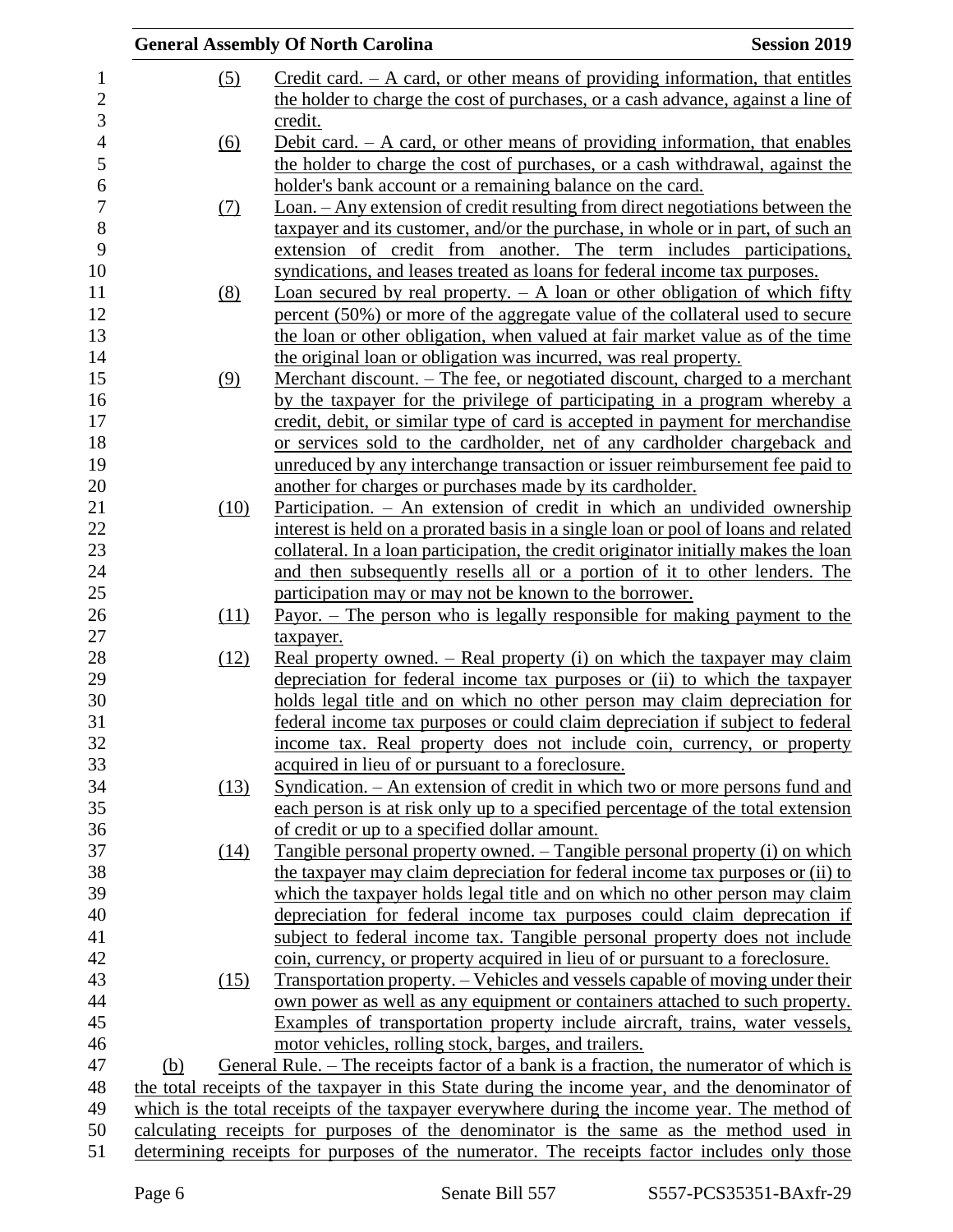|                  |                   | <b>General Assembly Of North Carolina</b>                                                             | <b>Session 2019</b> |
|------------------|-------------------|-------------------------------------------------------------------------------------------------------|---------------------|
| $\mathbf 1$      |                   | receipts described herein that are apportionable income for the taxable year. Notwithstanding any     |                     |
| $\overline{2}$   |                   | other provision under this Part, the receipts from the following are excluded from both the           |                     |
| 3                |                   | numerator and the denominator of the receipts factor:                                                 |                     |
| $\overline{4}$   | (1)               | Receipts from a casual sale of property.                                                              |                     |
| 5                | (2)               | Receipts exempt from taxation.                                                                        |                     |
| $\boldsymbol{6}$ | (3)               | The portion of receipts realized from the sale or maturity of securities or other                     |                     |
| $\overline{7}$   |                   | obligations that represents a return of principal.                                                    |                     |
| 8                | $\underline{(4)}$ | Receipts in the nature of dividends subtracted under G.S. 105-130.5(b)(3a)                            |                     |
| 9                |                   | and (3b) and dividends excluded for federal tax purposes.                                             |                     |
| 10               | $\left( 5\right)$ | The portion of receipts from financial swaps and other similar financial                              |                     |
| 11               |                   | derivatives that represent the notional principal amount that generates the cash                      |                     |
| 12               |                   | flow traded in the swap agreement.                                                                    |                     |
| 13               | (c)               | <u>Receipts from the Sale, Lease, or Rental of Real Property. – The numerator of the</u>              |                     |
| 14               |                   | receipts factor includes receipts from the sale, lease, or rental of real property owned by the       |                     |
| 15               |                   | taxpayer if the property is located within this State or receipts from the sublease of real property  |                     |
| 16               |                   | if the property is located within this State.                                                         |                     |
| 17               | (d)               | Receipts from the Sale, Lease, or Rental of Tangible Personal Property. – The method                  |                     |
| 18               |                   | for calculating receipts from the sale, lease, or rental of tangible personal property is as follows: |                     |
| 19               | (1)               | Tangible personal property. $-$ Except as provided in subdivision (2) of this                         |                     |
| 20               |                   | subsection, the numerator of the receipts factor includes receipts from the sale,                     |                     |
| 21               |                   | lease, or rental of tangible personal property owned by the taxpayer if the                           |                     |
| 22               |                   | property is located within this State when it is first placed in service by the                       |                     |
| 23               |                   | lessee.                                                                                               |                     |
| 24               | (2)               | <u>Transportation property. – Receipts from the lease or rental of transportation</u>                 |                     |
| 25               |                   | property owned by the taxpayer are included in the numerator of the receipts                          |                     |
| 26               |                   | factor to the extent that the property is used in this State. The extent an aircraft                  |                     |
| 27               |                   | will be deemed to be used in this State and the amount of receipts that is to be                      |                     |
| 28               |                   | included in the numerator of this State's receipts factor is determined by                            |                     |
| 29               |                   | multiplying all the receipts from the lease or rental of the aircraft by a fraction,                  |                     |
| 30               |                   | the numerator of which is the number of landings of the aircraft in this State                        |                     |
| 31               |                   | and the denominator of which is the total number of landings of the aircraft.                         |                     |
| 32               |                   | If the extent of the use of any transportation property within this State cannot                      |                     |
| 33               |                   | be determined, then the property will be deemed to be used wholly in the state                        |                     |
| 34               |                   | in which the property has its principal base of operations. A motor vehicle will                      |                     |
| 35               |                   | be deemed to be used wholly in the state in which it is registered.                                   |                     |
| 36               | (e)               | Interest, Fees, and Penalties from Loans Secured by Real Property. - The numerator                    |                     |
| 37               |                   | of the receipts factor includes interest, fees, and penalties from loans secured by real property if  |                     |
| 38               |                   | the property is located within this State. If the property is located both within this State and one  |                     |
| 39               |                   | or more other states, the receipts described in this subsection are included in the numerator of the  |                     |
| 40               |                   | receipts factor if more than fifty percent (50%) of the fair market value of the real property is     |                     |
| 41               |                   | located within this State. If more than fifty percent (50%) of the fair market value of the real      |                     |
| 42               |                   | property is not located within any one state, then the receipts described in this subsection are      |                     |
| 43               |                   | included in the numerator of the receipts factor if the borrower is located in this State. The        |                     |
| 44               |                   | determination of whether the real property securing a loan is located within this State is made as    |                     |
| 45               |                   | of the time the original agreement was made and any and all subsequent substitutions of collateral    |                     |
| 46               | are disregarded.  |                                                                                                       |                     |
| 47               | (f)               | Interest, Fees, and Penalties from Loans Not Secured by Real Property. – The                          |                     |
| 48               |                   | numerator of the receipts factor includes interest, fees, and penalties from loans not secured by     |                     |
| 49               |                   | real property if the borrower is located in this State.                                               |                     |
| 50               | (g)               | Net Gains from the Sale of Loans. – The numerator of the receipts factor includes net                 |                     |
| 51               |                   | gains from the sale of loans. Net gains from the sale of loans include income recorded under the      |                     |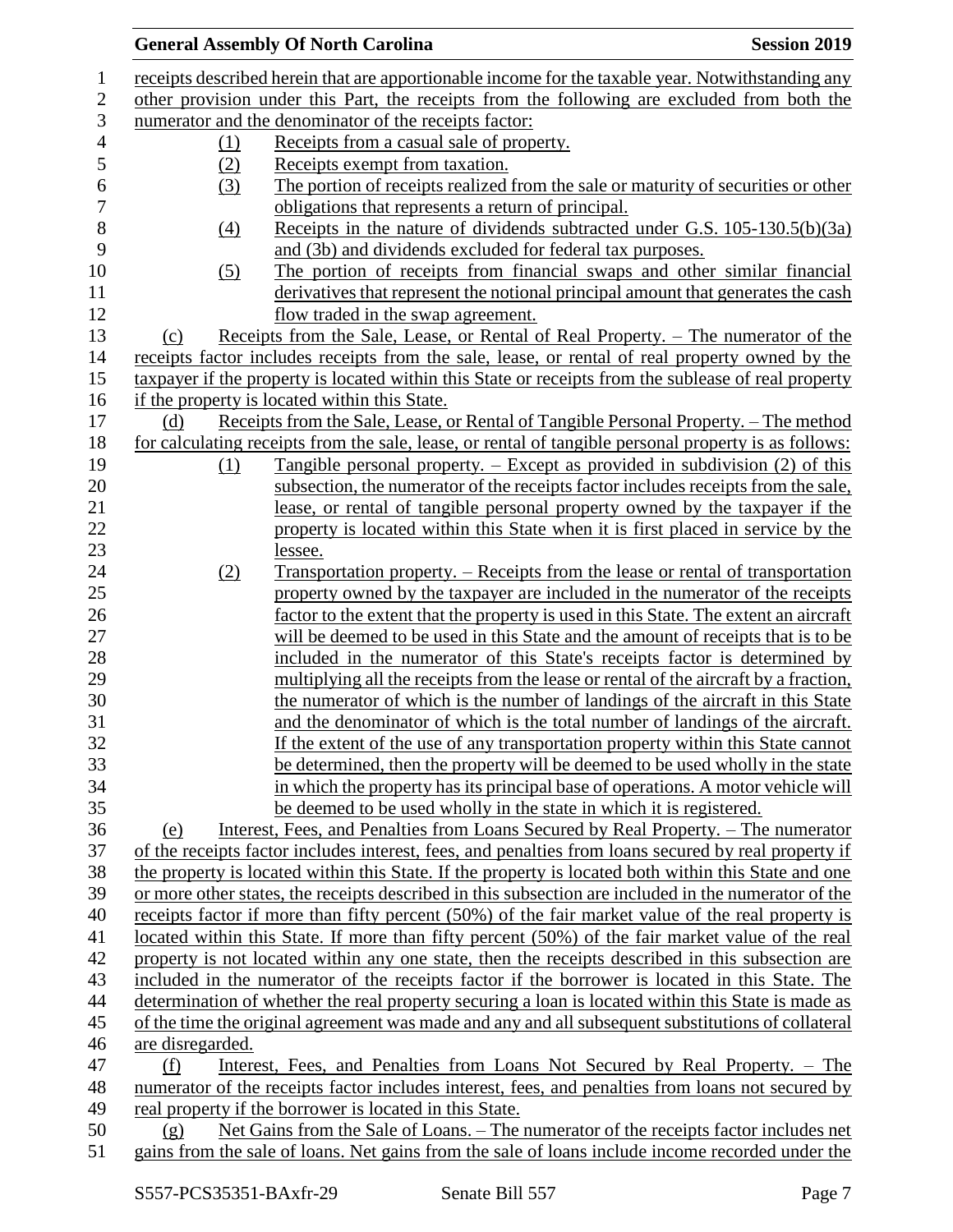|            | <b>General Assembly Of North Carolina</b>                                                              | <b>Session 2019</b> |
|------------|--------------------------------------------------------------------------------------------------------|---------------------|
|            | coupon stripping rules of section 1286 of the Code. The amount of net gains from the sale of           |                     |
|            | loans that is included in the numerator is determined as follows:                                      |                     |
| (1)        | <u>Secured by real property. – The amount of net gains, but not less than zero,</u>                    |                     |
|            | from the sale of loans secured by real property is determined by multiplying                           |                     |
|            | the net gains by a fraction, the numerator of which is the amount included in                          |                     |
|            | the numerator of the receipts factor pursuant to subsection (e) of this section,                       |                     |
|            | and the denominator of which is the total amount of interest, fees, and                                |                     |
|            | penalties from loans secured by real property.                                                         |                     |
|            | Not secured by real property. – The amount of net gains, but not less than zero,<br>(2)                |                     |
|            | from the sale of loans not secured by real property is determined by                                   |                     |
|            | multiplying the net gains by a fraction, the numerator of which is the amount                          |                     |
|            | included in the numerator of the receipts factor pursuant to subsection (f) of                         |                     |
|            | this section, and the denominator of which is the total amount of interest, fees,                      |                     |
|            | and penalties from loans not secured by real property.                                                 |                     |
| (h)        | Receipts from Interest, Fees, and Penalties from Cardholders. – The numerator of the                   |                     |
|            | receipts factor includes interest, fees, and penalties charged to credit, debit, or similar            |                     |
|            | cardholders, including annual fees and overdraft fees, if the cardholder is located in this State.     |                     |
| (i)        | Receipts from ATM Fees. – The numerator of the receipts factor includes receipts                       |                     |
|            | from fees from the use of an ATM owned or rented by the taxpayer, if the ATM is located in this        |                     |
|            | State. The receipts factor includes all ATM fees that are not forwarded directly to another bank.      |                     |
|            | Receipts from ATM fees that are not sourced under this subsection are sourced pursuant to              |                     |
|            | subsection $(l)$ of this section.                                                                      |                     |
| (i)        | Net Gains from the Sale of Credit Card Receivables. – The numerator of the receipts                    |                     |
|            | factor includes net gains, but not less than zero, from the sale of credit card receivables multiplied |                     |
|            | by a fraction, the numerator of which is the amount included in the numerator of the receipts          |                     |
|            | factor pursuant to subsection (h) of this section, and the denominator of which is the taxpayer's      |                     |
|            | total amount of interest, fees, and penalties charged to cardholders.                                  |                     |
| (k)        | Miscellaneous Receipts. – The numerator of the receipts factor includes all of the                     |                     |
| following: |                                                                                                        |                     |
|            | Card issuer's reimbursement fees. – Receipts from card issuer's reimbursement<br>(1)                   |                     |
|            | fees if the payor is located in this State.                                                            |                     |
|            | Receipts from merchant's discount. – Receipts from a merchant discount if the<br>(2)                   |                     |
|            | payor is located in this State.                                                                        |                     |
|            | Loan servicing fees. – Receipts from loan servicing fees if the payor is located<br>(3)                |                     |
|            | in this State.                                                                                         |                     |
|            | <u>Receipts from services. – Receipts from services not otherwise apportioned</u><br>$\left(4\right)$  |                     |
|            | under this section if the payor is located in this State.                                              |                     |
|            | Receipts from investment assets and activity and trading assets and activity. –<br>$\left( 5\right)$   |                     |
|            | Receipts from one or more of the following:                                                            |                     |
|            | Interest and dividends from investment assets and activities and<br>a.                                 |                     |
|            | trading assets and activities if the payor is located in this State.                                   |                     |
|            | Net gains and other income, but not less than zero, from investment<br><u>b.</u>                       |                     |
|            | assets and activities and trading assets and activities multiplied by a                                |                     |
|            | fraction, the numerator of which is the amount included in the                                         |                     |
|            | numerator of the receipts factor pursuant to sub-subdivision a. of this                                |                     |
|            | subdivision, and the denominator of which is the taxpayer's total                                      |                     |
|            | amount of interest and dividends from investment assets and activities                                 |                     |
|            | and trading assets and activities.                                                                     |                     |
| $\Omega$   | <u>All Other Receipts. – All other receipts not specifically enumerated in this section are</u>        |                     |
|            | included in the numerator of the receipts factor if the payor is located in this State."               |                     |
|            | <b>SECTION 3.(d)</b> G.S. 105-122(c1) reads as rewritten:                                              |                     |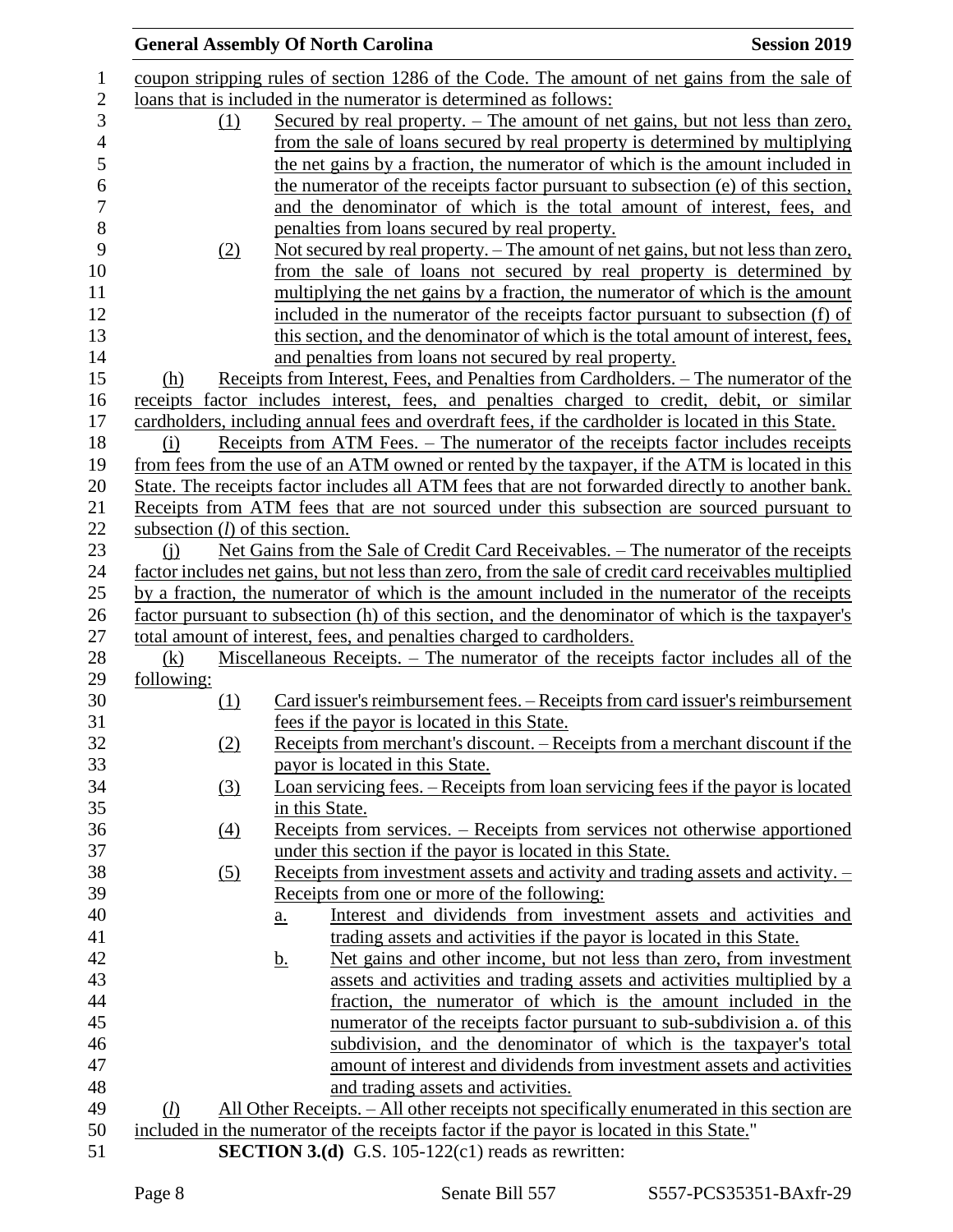### **General Assembly Of North Carolina Session 2019 Session 2019**

 "(c1) Apportionment. – A corporation that is doing business in this State and in one or more other states must apportion its net worth to this State. A corporation must use the apportionment method set out in subdivision (1) of this subsection unless the Department has authorized it to use a different method under subdivision (2) of this subsection. A taxpayer that has made an election under G.S. 105-130.4(t3) must use the apportionment method set out in subdivision (1) of this subsection as if the election had not been made, unless the Department has authorized a different method under subdivision (2) of this subsection. The portion of a corporation's net worth determined by applying the appropriate apportionment method is considered the amount of net worth the corporation uses in its business in this State: (1) Statutory. – A corporation that is subject to income tax under Article 4 of this Chapter must apportion its capital stock, surplus, and undivided profits by using the fraction it applies in apportioning its income under that Article. A corporation that is not subject to income tax under Article 4 of this Chapter must apportion its capital stock, surplus, and undivided profits by using the fraction it would be required to apply in apportioning its income if it were subject to that Article. The apportionment fraction for a wholesale content distributor, as that term is defined in G.S. 105-130.4A, shall not be less than two percent (2%). The apportionment method set out in this subdivision is

- considered the statutory method of apportionment and is presumed to be the best method of determining the amount of a corporation's capital stock, surplus, and undivided profits attributable to the corporation's business in this 22 State. …."
- **SECTION 3.(e)** The Utilities Commission shall adjust the rates for public utilities, excluding water public utilities with less than two hundred thousand dollars (\$200,000) in annual operating revenues, for the tax changes in subsection (a) of this section. Each utility shall calculate the cumulative net effect of the tax changes and file the calculations with proposed rate changes to reflect the net prospective tax changes in utility customer rates within 60 days of the enactment of this act. Any adjustments required to existing tax assets or liabilities reflected in the utility's books and records required by the tax changes shall be deferred and reflected in customer rates in either the utility's next rate case or earlier if deemed appropriate by the Commission.

 **SECTION 3.(f)** Under Section 38.4 of S.L. 2016-94, the Department of Revenue adopted and submitted to the Rules Review Commission rules regarding the implementation and administration of market-based sourcing principles based on legislation proposed in that section. The Department adopted the rules on January 4, 2017, and submitted the rules to the Rules Review Commission on January 18, 2017. The Rules Review Commission approved and delivered the rules to the Codifier of Rules on February 16, 2017. Pursuant to Section 38.4(b) of S.L. 2016-94, the Codifier of Rules did not enter the rules into the Administrative Code. The Codifier of Rules is hereby directed by the General Assembly to enter the rules into the Administrative Code on the effective date of this act, and the rules apply to taxable years beginning on or after January 1, 2020.

 The Department of Revenue shall adopt and submit to the Rules Review Commission rules regarding the implementation and administration of market-based sourcing principles, to the extent modifications are needed based on the statutory changes enacted by this section. In adopting rules pursuant to this subsection, the following provisions apply:

- 
- 47 (1) The exemption provided in G.S. 150B-1(d)(4) applies.
- 48 (2) The provisions of G.S. 150B-21.3(b1) and (b2) do not apply.
- (3) The provisions of G.S. 150B-21.4 do not apply.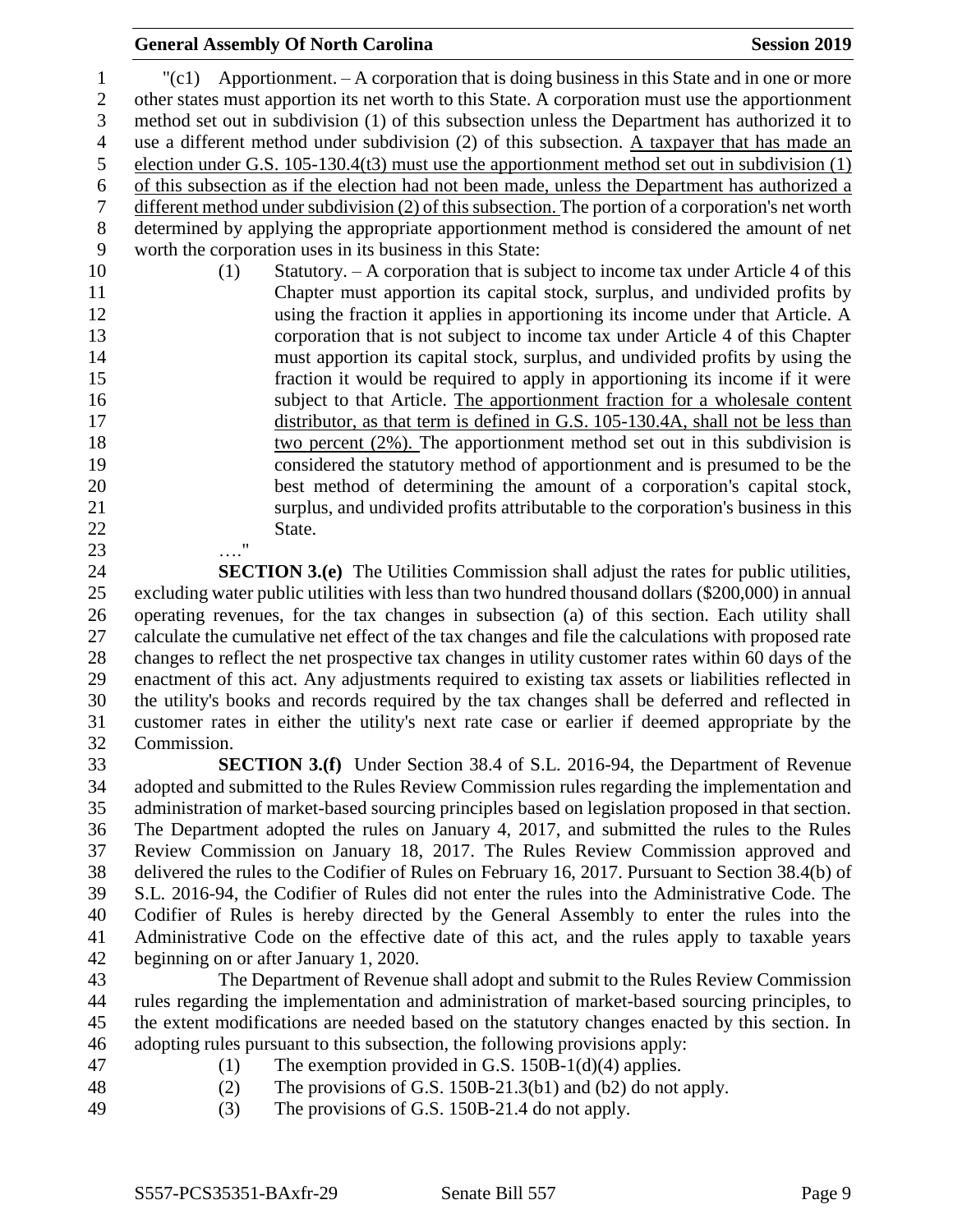## **General Assembly Of North Carolina Session 2019**

| $\mathbf{1}$   |                            | <b>SECTION 3.(g)</b> Subsections (a) through (d) of this section are effective for taxable            |
|----------------|----------------------------|-------------------------------------------------------------------------------------------------------|
| $\mathbf{2}$   |                            | years beginning on or after January 1, 2020. The remainder of this section is effective when it       |
| 3              | becomes law.               |                                                                                                       |
| $\overline{4}$ |                            |                                                                                                       |
| 5              |                            | <b>MARKETPLACE FACILITATORS TO COLLECT SALES TAX</b>                                                  |
| 6              |                            | <b>SECTION 4.(a)</b> G.S. 105-164.3 reads as rewritten:                                               |
| $\tau$         | "§ 105-164.3. Definitions. |                                                                                                       |
| $8\phantom{1}$ |                            | The following definitions apply in this Article:                                                      |
| 9              |                            |                                                                                                       |
| 10             | (20a)                      | Marketplace. $- A$ physical or electronic place, forum, platform, application,                        |
| 11             |                            | or other method by which a marketplace seller sells or offers to sell items, the                      |
| 12             |                            | delivery of or first use of which is sourced to this State.                                           |
| 13             | (20b)                      | Marketplace-facilitated sale. - The sale of an item by a marketplace facilitator                      |
| 14             |                            | on behalf of a marketplace seller that occurs through a marketplace.                                  |
| 15             | (20c)                      | Marketplace facilitator. $- A$ person that, directly or indirectly and whether                        |
| 16             |                            | through one or more affiliates, does both of the following:                                           |
| 17             |                            | Lists or otherwise makes available for sale a marketplace seller's items                              |
| 18             |                            | a.<br>through a marketplace owned or operated by the marketplace                                      |
| 19             |                            | facilitator.                                                                                          |
| 20             |                            | Does one or more of the following:                                                                    |
| 21             |                            | <u>b.</u><br>Collects the sales price or purchase price of a marketplace<br>1.                        |
| 22             |                            | seller's items or otherwise processes payment.                                                        |
| 23             |                            | Makes payment processing services available to purchasers for                                         |
|                |                            | $2_{\cdot}$                                                                                           |
| 24             |                            | the sale of a marketplace seller's items.                                                             |
| 25             | (20d)                      | Marketplace seller. $-$ A person that sells or offers to sell items through a                         |
| 26             |                            | marketplace regardless of any of the following:                                                       |
| 27             |                            | Whether the person has a physical presence in this State.<br><u>a.</u>                                |
| 28             |                            | Whether the person is registered as a retailer in this State.<br><u>b.</u>                            |
| 29             |                            | Whether the person would have been required to collect and remit<br>$\underline{c}$ .                 |
| 30             |                            | sales and use tax had the sales not been made through a marketplace.                                  |
| 31             |                            | Whether the person would not have been required to collect and remit<br><u>d.</u>                     |
| 32             | 11                         | sales and use tax had the sales not been made through a marketplace.                                  |
| 33             |                            |                                                                                                       |
| 34             |                            | <b>SECTION 4.(b)</b> G.S. 105-164.8(b), as amended by S.L. 2019-6, reads as rewritten:                |
| 35             | " $(b)$                    | Remote Sales. - A retailer who makes a remote sale is engaged in business in this                     |
| 36             |                            | State and is subject to the tax levied under this Article if at least one of the following conditions |
| 37             | is met:                    |                                                                                                       |
| 38             |                            |                                                                                                       |
| 39             | (3)                        | The retailer solicits or transacts business in this State by employees,                               |
| 40             |                            | independent contractors, agents, or other representatives, whether the remote                         |
| 41             |                            | sales thus subject to taxation by this State result from or are related in any                        |
| 42             |                            | other way to the solicitation or transaction of business. A retailer is presumed                      |
| 43             |                            | to be soliciting or transacting business by an independent contractor, agent, or                      |
| 44             |                            | other representative if the retailer enters into an agreement with a resident                         |
| 45             |                            | person of this State under which the resident, person, for a commission or                            |
| 46             |                            | other consideration, directly or indirectly refers potential customers, whether                       |
| 47             |                            | by a link on an Internet Web site or otherwise, to the retailer. This presumption                     |
| 48             |                            | applies only if the cumulative gross receipts from sales by the retailer to                           |
| 49             |                            | purchasers in this State who are referred to the retailer by all residents-persons                    |
| 50             |                            | with this type of agreement with the retailer is in excess of ten thousand dollars                    |
| 51             |                            | $($10,000)$ during the preceding four quarterly periods. This presumption may                         |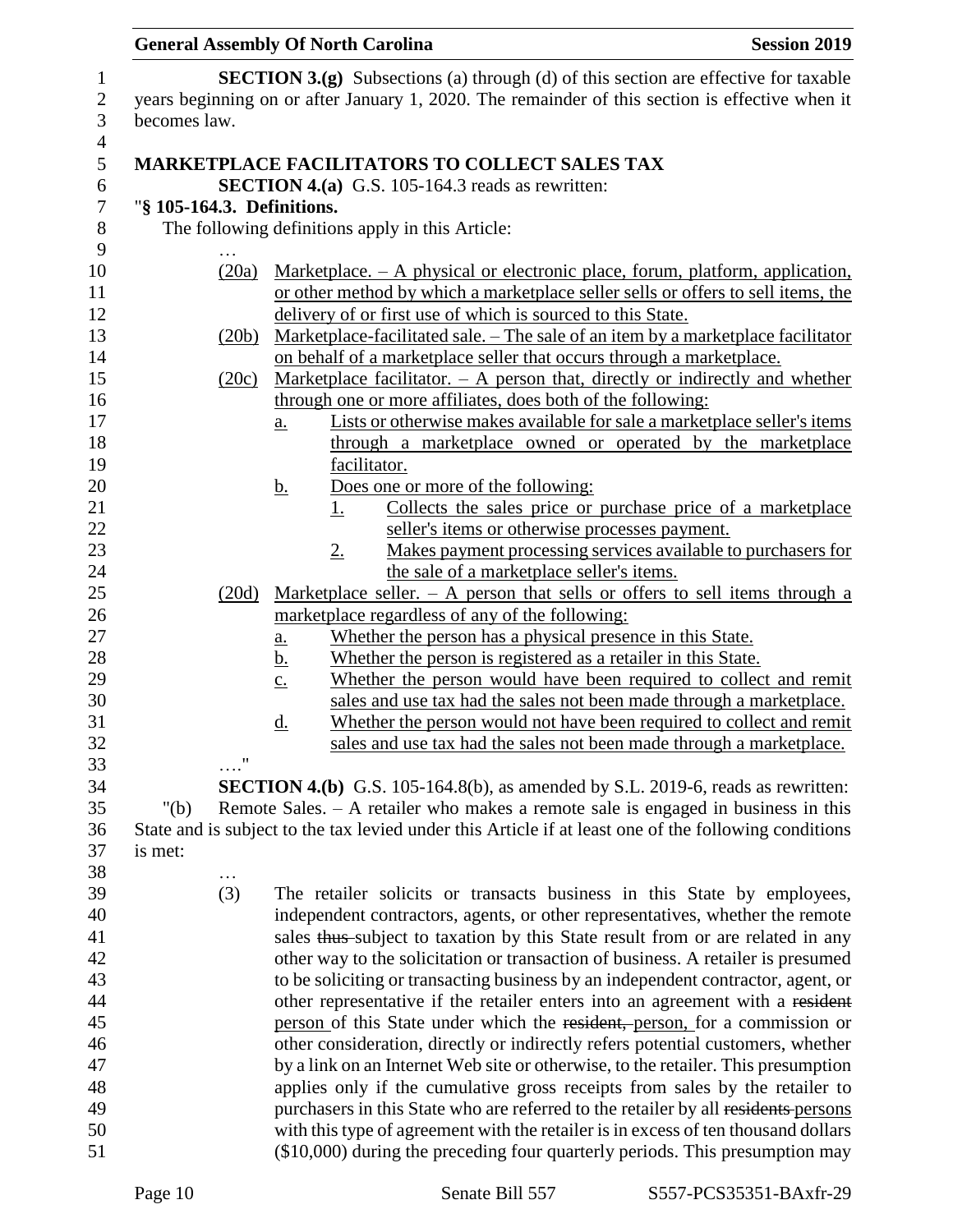|                                  | <b>General Assembly Of North Carolina</b>                                                                                                                                                         | <b>Session 2019</b> |
|----------------------------------|---------------------------------------------------------------------------------------------------------------------------------------------------------------------------------------------------|---------------------|
|                                  | be rebutted by proof that the resident-person with whom the retailer has an                                                                                                                       |                     |
|                                  | agreement did not engage in any solicitation in the State on behalf of the seller                                                                                                                 |                     |
|                                  | that would satisfy the nexus requirement of the United States Constitution                                                                                                                        |                     |
|                                  | during the four quarterly periods in question.                                                                                                                                                    |                     |
|                                  |                                                                                                                                                                                                   |                     |
| (9)                              | The retailer, with respect to retailer makes remote sales into North Carolina                                                                                                                     |                     |
|                                  | sourced to this State, including sales as a marketplace seller, for the previous                                                                                                                  |                     |
|                                  | or the current calendar year, had one or more-year that meet either of the                                                                                                                        |                     |
|                                  | following:                                                                                                                                                                                        |                     |
|                                  | Gross sales in excess of one hundred thousand dollars (\$100,000).<br>a.                                                                                                                          |                     |
|                                  | b.<br>Two hundred or more separate transactions.                                                                                                                                                  |                     |
| (10)                             | The retailer is a marketplace facilitator that makes sales, including all                                                                                                                         |                     |
|                                  | marketplace-facilitated sales for all marketplace sellers, sourced to this State                                                                                                                  |                     |
|                                  | for the previous or the current calendar year that meet either of the following:                                                                                                                  |                     |
|                                  | Gross sales in excess of one hundred thousand dollars (\$100,000).<br>a.                                                                                                                          |                     |
|                                  | Two hundred or more separate transactions."<br>b.                                                                                                                                                 |                     |
|                                  | <b>SECTION 4.(c)</b> Part 2 of Article 5 of Chapter 105 of the General Statutes is amended                                                                                                        |                     |
| by adding a new section to read: |                                                                                                                                                                                                   |                     |
|                                  | "§ 105-164.4J. Marketplace-facilitated sales.                                                                                                                                                     |                     |
| (a)                              | Scope. - This section applies to a marketplace facilitator that makes sales, including                                                                                                            |                     |
|                                  | all marketplace-facilitated sales for all marketplace sellers, sourced to this State for the previous                                                                                             |                     |
|                                  | or the current calendar year that meet either of the following:                                                                                                                                   |                     |
| <u>(1)</u>                       | Gross sales in excess of one hundred thousand dollars (\$100,000).                                                                                                                                |                     |
| (2)                              | Two hundred or more separate transactions.                                                                                                                                                        |                     |
| (b)                              | <u>Payment of Tax. – A market place facilitator that meets the threshold in subsection (a)</u>                                                                                                    |                     |
|                                  | of this section is considered the retailer of each marketplace-facilitated sale it makes and is liable                                                                                            |                     |
|                                  | for collecting and remitting the sales and use tax on all such sales. A marketplace facilitator is                                                                                                |                     |
|                                  | required to comply with the same requirements and procedures as all other retailers registered or                                                                                                 |                     |
|                                  | who are required to be registered to collect and remit sales and use tax in this State. A marketplace                                                                                             |                     |
|                                  | facilitator is required to collect and remit sales tax as required by this section regardless of                                                                                                  |                     |
| following conditions:            | whether a marketplace seller for whom it makes a marketplace-facilitated sale meets any of the                                                                                                    |                     |
|                                  | Has a physical presence in this State.                                                                                                                                                            |                     |
| <u>(1)</u><br>(2)                | Is required to be registered to collect and remit sales and use tax in this State.                                                                                                                |                     |
|                                  | Would have been required to collect and remit sales and use tax in this State                                                                                                                     |                     |
| (3)                              | had the sale not been made through a marketplace.                                                                                                                                                 |                     |
| (4)                              | Would not have been required to collect and remit sales and use tax in this                                                                                                                       |                     |
|                                  | State had the sale not been made through a marketplace.                                                                                                                                           |                     |
| (c)                              | Report. - A marketplace facilitator must provide or make available to each                                                                                                                        |                     |
|                                  | marketplace seller the information listed in this subsection with respect to marketplace-facilitated                                                                                              |                     |
|                                  | sales that are made on behalf of the marketplace seller and that are sourced to this State. The                                                                                                   |                     |
|                                  | information may be provided in any format and shall be provided or made available no later than                                                                                                   |                     |
|                                  | 10 days after the end of each calendar month. The required information to be provided or made                                                                                                     |                     |
|                                  | available to each marketplace seller is as follows:                                                                                                                                               |                     |
| (1)                              | Gross sales.                                                                                                                                                                                      |                     |
| (2)                              | The number of separate transactions.                                                                                                                                                              |                     |
| (d)                              | Liability Relief. – The Department shall not assess a marketplace facilitator for failure                                                                                                         |                     |
|                                  |                                                                                                                                                                                                   |                     |
|                                  |                                                                                                                                                                                                   |                     |
|                                  | to collect the correct amount of tax due if the marketplace facilitator can demonstrate to the                                                                                                    |                     |
|                                  | Secretary's satisfaction that all of the circumstances listed in this subsection apply. This<br>subsection does not apply with regard to a marketplace-facilitated sale for which the marketplace |                     |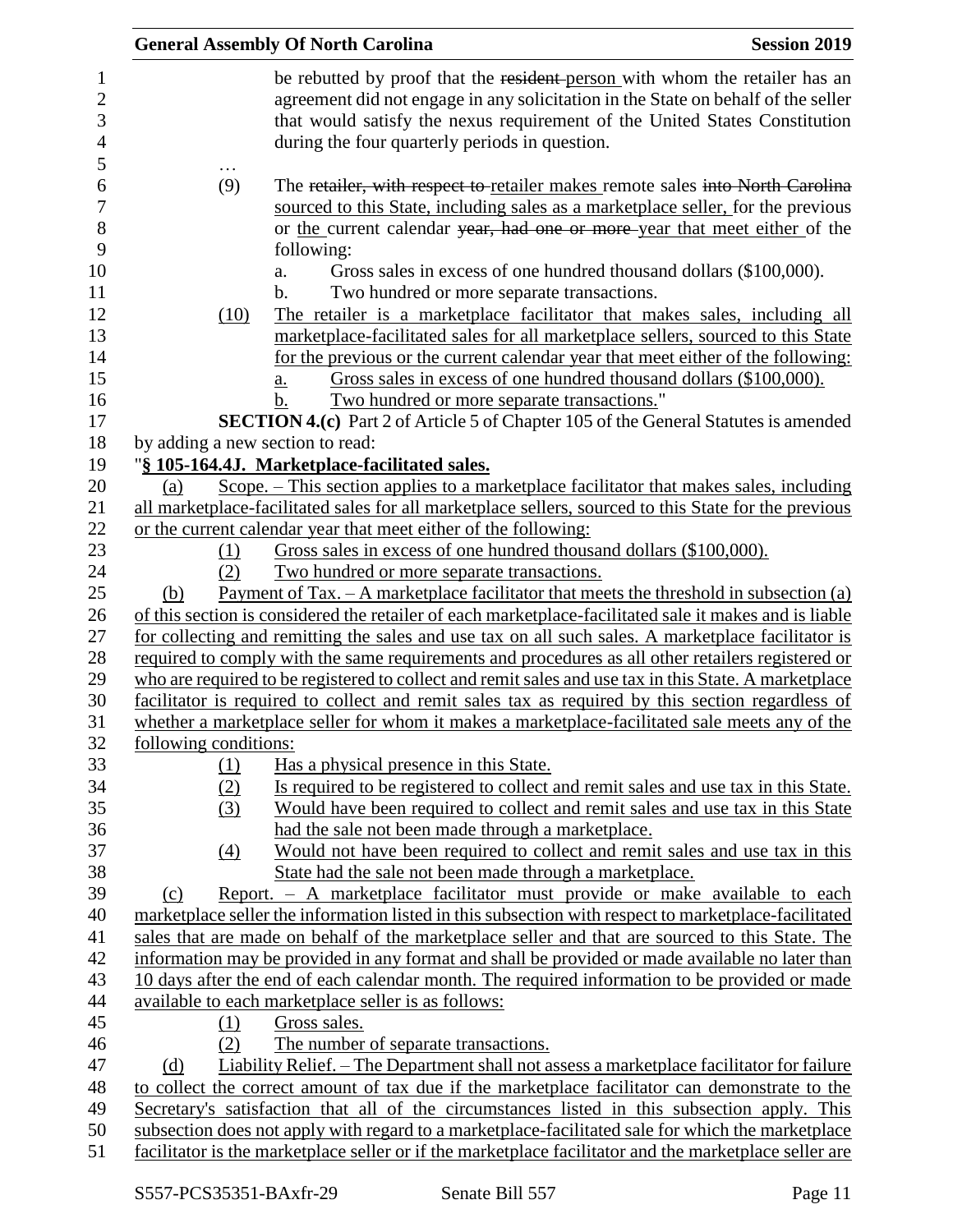|                   |                                 |            | <b>General Assembly Of North Carolina</b>                                               | <b>Session 2019</b>                                                                                   |
|-------------------|---------------------------------|------------|-----------------------------------------------------------------------------------------|-------------------------------------------------------------------------------------------------------|
|                   |                                 |            |                                                                                         | affiliates. If a marketplace facilitator is not assessed for tax due under this section, the          |
|                   |                                 |            |                                                                                         | marketplace seller is liable for the tax due under this section provided the marketplace seller is    |
|                   |                                 |            |                                                                                         | engaged in business in this State. The circumstances that a marketplace facilitator must              |
|                   | demonstrate are as follows:     |            |                                                                                         |                                                                                                       |
|                   | (1)                             |            |                                                                                         | The failure to collect the correct amount of tax was due to incorrect                                 |
|                   |                                 |            |                                                                                         | information given to the marketplace facilitator by the marketplace seller.                           |
|                   | (2)                             |            |                                                                                         | The marketplace facilitator did not receive specific written advice from the                          |
|                   |                                 |            | Secretary for the transaction at issue.                                                 |                                                                                                       |
| (e)               |                                 |            |                                                                                         | <u>Refund of Tax. – If a purchaser receives a refund on any portion of the sales price</u>            |
|                   |                                 |            |                                                                                         | from a marketplace facilitator who collected and remitted the tax on the retail sale, the provisions  |
|                   | of G.S. $105-164.11A(a)$ apply. |            |                                                                                         |                                                                                                       |
| (f)               |                                 |            |                                                                                         | <u> Class Actions. – No class action may be brought against a marketplace facilitator in</u>          |
|                   |                                 |            |                                                                                         | any court of this State on behalf of customers arising from or in any way related to an               |
|                   |                                 |            |                                                                                         |                                                                                                       |
|                   |                                 |            |                                                                                         | overpayment of sales or use tax collected on facilitated sales by a marketplace facilitator,          |
|                   |                                 |            |                                                                                         | regardless of whether that claim is characterized as a tax refund claim. Nothing in this subsection   |
|                   |                                 |            | affects a customer's right to seek a refund as provided under G.S. 105-164.11.          |                                                                                                       |
| (g)               |                                 |            |                                                                                         | Agreements. – Nothing in this section shall be construed to interfere with the ability                |
|                   |                                 |            |                                                                                         | of a marketplace facilitator and a marketplace seller to enter into an agreement with each other      |
|                   |                                 |            |                                                                                         | regarding the fulfillment of the requirements of this Article, except that an agreement may not       |
|                   |                                 |            |                                                                                         | require a marketplace seller to collect and remit sales and use tax on marketplace-facilitated sales. |
| (h)               |                                 |            |                                                                                         | Use Tax Obligation. – Nothing in this section affects the obligation of any purchaser                 |
|                   |                                 |            |                                                                                         | to remit use tax for any taxable transaction for which a marketplace facilitator does not collect     |
|                   | and remit sales or use tax.     |            |                                                                                         |                                                                                                       |
| (i)               |                                 |            |                                                                                         | Limitation. – This section does not apply to an accommodation facilitator, an                         |
|                   |                                 |            |                                                                                         | admission facilitator, or a service contract facilitator whose collection and remittance              |
|                   |                                 |            | requirements are set out in G.S. 105-164.4F, 105-164.4G, and 105-164.4I, respectively." |                                                                                                       |
|                   | "§ 105-164.3. Definitions.      |            | SECTION 4.(d) G.S. 105-164.3 reads as rewritten:                                        |                                                                                                       |
|                   |                                 |            |                                                                                         |                                                                                                       |
|                   |                                 |            | The following definitions apply in this Article:                                        |                                                                                                       |
|                   | (1)                             |            |                                                                                         | Accommodation. - A hotel room, a motel room, a residence, a cottage, or a                             |
|                   |                                 |            | similar lodging facility for occupancy by an individual.                                |                                                                                                       |
|                   | (1a)                            |            |                                                                                         | Accommodation facilitator. $-$ A person that contracts, either directly or                            |
|                   |                                 |            |                                                                                         | <u>indirectly, with a provider of an accommodation to perform, either directly or</u>                 |
|                   |                                 |            |                                                                                         | indirectly, one or more of the activities listed in this subdivision. The term                        |
|                   |                                 |            | includes a real estate broker as defined in G.S. 93A-2. The activities are:             |                                                                                                       |
|                   |                                 | <u>a.</u>  |                                                                                         | Market the accommodation and accept payment or collect credit card                                    |
|                   |                                 |            |                                                                                         | or other payment information for the rental of the accommodation.                                     |
|                   |                                 | <u>b.</u>  |                                                                                         | <u>List the accommodation for rental on a forum, platform, or other</u>                               |
|                   | "                               |            | application for a fee or other consideration.                                           |                                                                                                       |
|                   |                                 |            |                                                                                         |                                                                                                       |
|                   |                                 |            | <b>SECTION 4.(e)</b> G.S. 105-164.4F reads as rewritten:                                |                                                                                                       |
|                   |                                 |            | "§ 105-164.4F. Accommodation rentals.                                                   |                                                                                                       |
| $\left( a\right)$ |                                 |            | Definition. The following definitions apply in this section:                            |                                                                                                       |
|                   | $\leftrightarrow$               |            |                                                                                         | Accommodation. A hotel room, a motel room, a residence, a cottage, or a                               |
|                   |                                 |            | similar lodging facility for occupancy by an individual.                                |                                                                                                       |
|                   | $\left( 2\right)$               |            |                                                                                         | Facilitator. A person who is not a rental agent and who contracts with a                              |
|                   |                                 |            |                                                                                         | provider of an accommodation to market the accommodation and to accept                                |
|                   |                                 |            | payment from the consumer for the accommodation.                                        |                                                                                                       |
|                   | $\left(3\right)$                |            |                                                                                         | Rental agent. - The term includes a real estate broker, as defined in G.S.                            |
|                   |                                 | $93A - 2.$ |                                                                                         |                                                                                                       |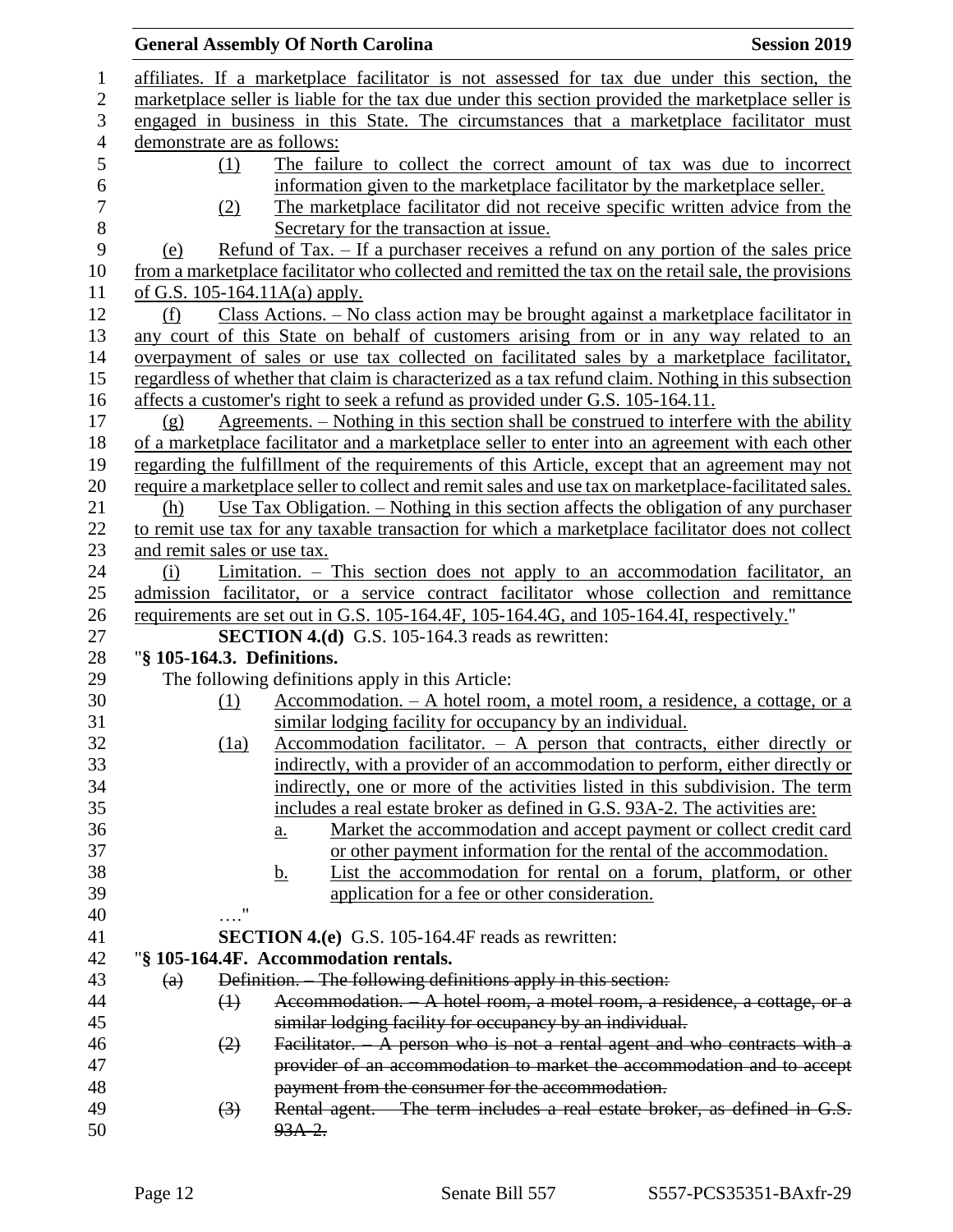# **General Assembly Of North Carolina Session 2019**

| 1                | Tax. – The gross receipts derived from the rental of an accommodation are taxed at<br>(b)                                                                                                           |
|------------------|-----------------------------------------------------------------------------------------------------------------------------------------------------------------------------------------------------|
| $\overline{2}$   | the general rate set in G.S. 105-164.4. Gross receipts derived from the rental of an                                                                                                                |
| 3                | accommodation include the sales price of the rental of the accommodation. The sales price of the                                                                                                    |
| $\overline{4}$   | rental of an accommodation is determined as if the rental were a rental of tangible personal                                                                                                        |
| 5                | property. The sales price of the rental of an accommodation marketed made by $a$ -an                                                                                                                |
| 6                | accommodation facilitator includes any charges designated as facilitation fees and any other                                                                                                        |
| $\boldsymbol{7}$ | charges or fees, by whatever name called, charged by the accommodation facilitator to the                                                                                                           |
| 8                | purchaser of the accommodation that are necessary to complete the rental. The tax is due and                                                                                                        |
| 9                | payable by the retailer in accordance with G.S. 105-164.16.                                                                                                                                         |
| 10               | <u>Retailer. – Except as otherwise provided in subsection (c) of this section, the retailer</u><br>(b1)                                                                                             |
| 11               | of the rental of an accommodation is one or more of the persons listed below that collects the                                                                                                      |
| 12               | payment, or a portion of the payment, for the rental of the accommodation. In the event the person                                                                                                  |
| 13               | who collects the payment cannot be determined or is a third party that is not listed in this                                                                                                        |
| 14               | subsection, and subsection (c) of this section does not apply, the provider of the accommodation                                                                                                    |
| 15               | shall be considered the retailer of the transaction. The retailer is liable for reporting and remitting                                                                                             |
| 16               | the tax due on the portion of the gross receipts derived from the rental of the accommodation that                                                                                                  |
| 17               | the retailer collects. The retailer may be one or more of the following:                                                                                                                            |
| 18               | The provider of the accommodation.<br>(1)                                                                                                                                                           |
| 19               | An accommodation facilitator.<br>(2)                                                                                                                                                                |
| 20               | Certain Accommodation Facilitator Transactions. - A facilitator must report to the<br>(c)                                                                                                           |
| 21               | retailer with whom it has a contract the sales price a consumer pays to the facilitator for an                                                                                                      |
| 22               | accommodation rental marketed by the facilitator. A retailer must notify a facilitator when an                                                                                                      |
| 23               | accommodation rental marketed by the facilitator is completed, and the This subsection applies                                                                                                      |
| 24               | only to an accommodation facilitator that is operated by or on behalf of a hotel or a hotel                                                                                                         |
| 25               | corporation, that facilitates the rental of hotel accommodations solely for the hotel or the hotel                                                                                                  |
| 26               | corporation's owned or managed hotels and franchisees, and that collects payment, or a portion                                                                                                      |
| 27               | of the payment, for the rental of an accommodation. An accommodation facilitator subject to this                                                                                                    |
| 28               | subsection is not considered the retailer of the rental of the accommodation. The accommodation                                                                                                     |
| 29               | facilitator must send the retailer the portion of the sales price the facilitator owes the retailer and                                                                                             |
| 30<br>31         | the tax due on the sales price price, or the portion of the sales price, the accommodation facilitator                                                                                              |
| 32               | collected no later than 10 days after the end of each calendar month. A-An accommodation<br>facilitator that does not send the retailer the tax due on the sales price-price, or the portion of the |
| 33               | sales price the accommodation facilitator collected, is liable for the amount of tax the                                                                                                            |
| 34               | accommodation facilitator fails to send. A An accommodation facilitator is not liable for tax sent                                                                                                  |
| 35               | to a retailer but not remitted by the retailer to the Secretary. Tax payments received by a retailer                                                                                                |
| 36               | from a an accommodation facilitator are held in trust by the retailer for remittance to the                                                                                                         |
| 37               | Secretary. A retailer that receives a tax payment from a an accommodation facilitator must remit                                                                                                    |
| 38               | the amount received to the Secretary. A retailer is not liable for tax due but not received from a                                                                                                  |
| 39               | an accommodation facilitator. The requirements imposed by this section on a retailer and a                                                                                                          |
| 40               | facilitator are considered terms of the contract between the retailer and the facilitator.                                                                                                          |
| 41               | <u> Accommodation Facilitator Report. – An accommodation facilitator must file with</u><br>(c1)                                                                                                     |
| 42               | the Secretary an annual report by March 31 of each year for the prior calendar year for                                                                                                             |
| 43               | accommodation rentals it makes. The annual report must be provided in electronic format and                                                                                                         |
| 44               | include the property owner's name, the property owner's mailing address, the physical location                                                                                                      |
| 45               | of the accommodation, and gross receipts information for the rentals. The report may only be                                                                                                        |
| 46               | used by the Secretary, and any person receiving the report, pursuant to G.S. 105-259, for tax                                                                                                       |
| 47               | compliance purposes.                                                                                                                                                                                |
| 48               | Rental Agent. A person who, by written contract, agrees to be the rental agent for<br>(d)                                                                                                           |
| 49               | the provider of an accommodation is considered a retailer under this Article and is liable for the                                                                                                  |
| 50               | tax imposed by this section. The liability of a rental agent for the tax imposed by this section                                                                                                    |
| 51               | relieves the provider of the accommodation from liability.                                                                                                                                          |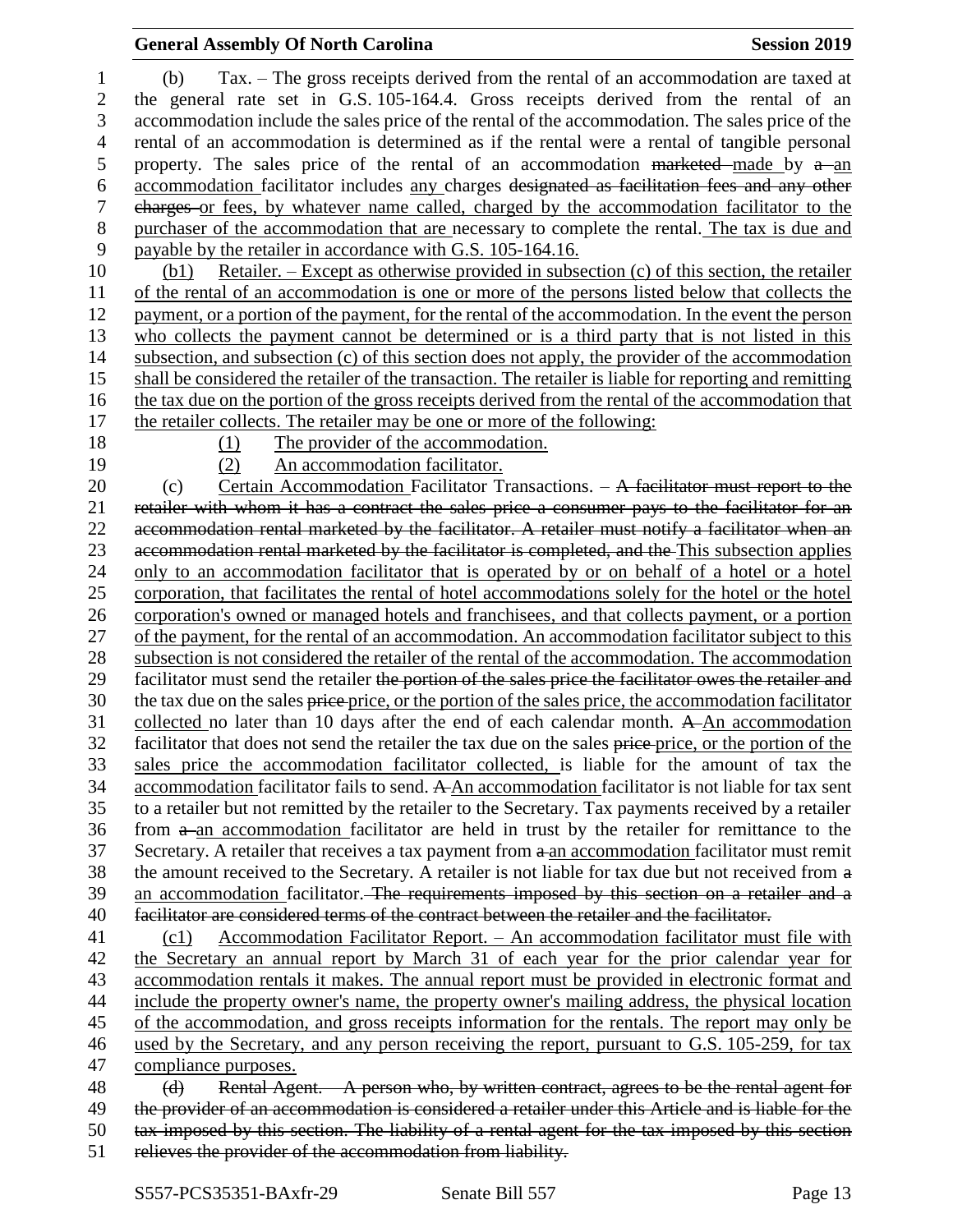|           |                | <b>General Assembly Of North Carolina</b>                                                             | <b>Session 2019</b> |
|-----------|----------------|-------------------------------------------------------------------------------------------------------|---------------------|
| (e)       |                | Exemptions. – The tax imposed by this section does not apply to the following:                        |                     |
|           | (1)            | A private residence, cottage, or similar accommodation that is rented for fewer                       |                     |
|           |                | than 15 days in a calendar year other than a private residence, cottage, or                           |                     |
|           |                | similar accommodation listed with a real estate broker or agent.unless the                            |                     |
|           |                | rental of the accommodation is made by an accommodation facilitator.                                  |                     |
|           | (2)            | An accommodation supplied to the same person for a period of 90 or more                               |                     |
|           |                | continuous days.                                                                                      |                     |
|           | (3)            | An accommodation arranged or provided to a person by a school, camp, or                               |                     |
|           |                | similar entity where a tuition or fee is charged to the person for enrollment in                      |                     |
|           |                | the school, camp, or similar entity."                                                                 |                     |
|           |                |                                                                                                       |                     |
|           |                | <b>SECTION 4.(f)</b> G.S. 160A-215(c) reads as rewritten:                                             |                     |
| " $(c)$   |                | Collection. $- A$ retailer who is required to remit to the Department of Revenue the                  |                     |
|           |                | State sales tax imposed by G.S. 105-164.4(a)(3) on accommodations is required to remit a room         |                     |
|           |                | occupancy tax to the taxing city on and after the effective date of the levy of the room occupancy    |                     |
|           |                | tax. The room occupancy tax applies to the same gross receipts as the State sales tax on              |                     |
|           |                | accommodations and is calculated in the same manner as that tax. A rental agent or a facilitator,     |                     |
|           |                | as defined in G.S. 105-164.4F, An accommodation facilitator, as defined in G.S. 105-164.3, has        |                     |
|           |                | the same responsibility and liability under the room occupancy tax as the rental agent or             |                     |
|           |                | accommodation facilitator has under the State sales tax on accommodations.                            |                     |
|           |                | If a taxable accommodation is furnished as part of a package, the bundled transaction                 |                     |
|           |                | provisions in G.S. 105-164.4D apply in determining the sales price of the taxable                     |                     |
|           |                | accommodation. If those provisions do not address the type of package offered, the person             |                     |
|           |                | offering the package may determine an allocated price for each item in the package based on a         |                     |
|           |                | reasonable allocation of revenue that is supported by the person's business records kept in the       |                     |
|           |                | ordinary course of business and calculate tax on the allocated price of the taxable                   |                     |
|           | accommodation. |                                                                                                       |                     |
|           |                | A retailer must separately state the room occupancy tax. Room occupancy taxes paid to a               |                     |
|           |                | retailer are held in trust for and on account of the taxing city.                                     |                     |
|           |                | The taxing city shall design and furnish to all appropriate businesses and persons in the city        |                     |
|           |                | the necessary forms for filing returns and instructions to ensure the full collection of the tax. An  |                     |
|           |                | operator of a business who collects a room occupancy tax may deduct from the amount remitted          |                     |
|           |                | to the taxing city a discount equal to the discount the State allows the retailer for State sales and |                     |
| use tax." |                |                                                                                                       |                     |
|           |                | <b>SECTION 4.(g)</b> G.S. 153A-155(c) reads as rewritten:                                             |                     |
| " $(c)$   |                | Collection. $- A$ retailer who is required to remit to the Department of Revenue the                  |                     |
|           |                | State sales tax imposed by G.S. 105-164.4(a)(3) on accommodations is required to remit a room         |                     |
|           |                | occupancy tax to the taxing county on and after the effective date of the levy of the room            |                     |
|           |                | occupancy tax. The room occupancy tax applies to the same gross receipts as the State sales tax       |                     |
|           |                | on accommodations and is calculated in the same manner as that tax. A rental agent or a               |                     |
|           |                | facilitator, as defined in G.S. 105-164.4F, An accommodation facilitator, as defined in               |                     |
|           |                | G.S. 105-164.3, has the same responsibility and liability under the room occupancy tax as the         |                     |
|           |                | rental agent or accommodation facilitator has under the State sales tax on accommodations.            |                     |
|           |                | If a taxable accommodation is furnished as part of a package, the bundled transaction                 |                     |
|           |                | provisions in G.S. 105-164.4D apply in determining the sales price of the taxable                     |                     |
|           |                | accommodation. If those provisions do not address the type of package offered, the person             |                     |
|           |                | offering the package may determine an allocated price for each item in the package based on a         |                     |
|           |                | reasonable allocation of revenue that is supported by the person's business records kept in the       |                     |
|           |                | ordinary course of business and calculate tax on the allocated price of the taxable                   |                     |
|           | accommodation. |                                                                                                       |                     |
|           |                | sanat agus suchalar shoha bha us suc                                                                  |                     |

 A retailer must separately state the room occupancy tax. Room occupancy taxes paid to a retailer are held in trust for and on account of the taxing county.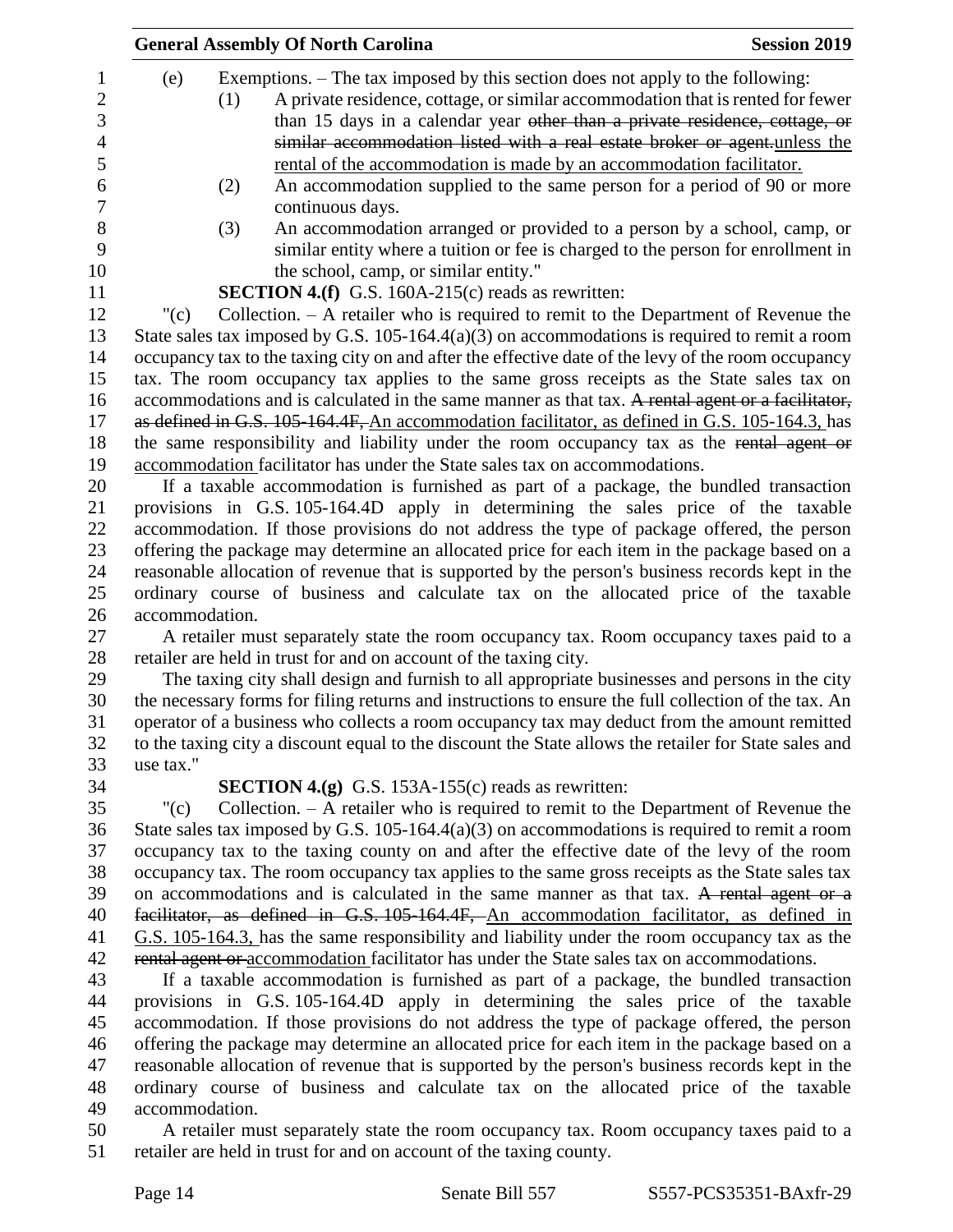|                  |                            | <b>General Assembly Of North Carolina</b><br><b>Session 2019</b>                                     |
|------------------|----------------------------|------------------------------------------------------------------------------------------------------|
| $\mathbf{1}$     |                            | The taxing county shall design and furnish to all appropriate businesses and persons in the          |
| $\mathbf{2}$     |                            | county the necessary forms for filing returns and instructions to ensure the full collection of the  |
| $\mathfrak{Z}$   |                            | tax. A retailer who collects a room occupancy tax may deduct from the amount remitted to the         |
| $\overline{4}$   |                            | taxing county a discount equal to the discount the State allows the retailer for State sales and use |
| $\mathfrak{S}$   | tax."                      |                                                                                                      |
| 6                |                            | <b>SECTION 4.(h)</b> G.S. 105-164.3 reads as rewritten:                                              |
| $\boldsymbol{7}$ | "§ 105-164.3. Definitions. |                                                                                                      |
| 8                |                            | The following definitions apply in this Article:                                                     |
| 9                |                            |                                                                                                      |
| 10               | (1b)                       | Admission charge. – Gross receipts derived for the right to attend an                                |
| 11               |                            | entertainment activity. The term includes a charge for a single ticket, a                            |
| 12               |                            | multi-occasion ticket, a seasonal pass, and an annual pass; a membership fee                         |
| 13               |                            | that provides for admission; a cover charge; a surcharge; a convenience fee, a                       |
| 14               |                            | processing fee, a facility charge, a facilitation fee, or similar charge; or any                     |
| 15               |                            | other charges included in gross receipts derived from admission.                                     |
| 16               | (1c)                       | Admission facilitator. $-$ A person who accepts payment of an admission                              |
| 17               |                            | charge to an entertainment activity and who is not the operator of the venue                         |
| 18               |                            | where the entertainment activity occurs.                                                             |
| 19               |                            |                                                                                                      |
| 20               | $\cdots$<br>(1f)           | <u>Amenity. <math>-</math> A feature that increases the value or attractiveness of an</u>            |
| 21               |                            | entertainment activity that allows a person access to items that are not subject                     |
| 22               |                            | to tax under this Article and that are not available with the purchase of                            |
| 23               |                            | admission to the same event without the feature. The term includes parking                           |
| 24               |                            | privileges, special entrances, access to areas other than general admission,                         |
| 25               |                            | mascot visits, and merchandise discounts. The term does not include any                              |
| 26               |                            | charge for food, prepared food, and alcoholic beverages subject to tax under                         |
| 27               |                            | this Article.                                                                                        |
| 28               |                            |                                                                                                      |
| 29               | (9a)                       | Entertainment activity. - An activity listed in this subdivision:                                    |
| 30               |                            | A live performance or other live event of any kind, the purpose of<br>$\underline{a}$ .              |
| 31               |                            | which is for entertainment.                                                                          |
| 32               |                            | A movie, motion picture, or film.<br><u>b.</u>                                                       |
| 33               |                            | <u>A museum, a cultural site, a garden, an exhibit, a show, or a similar</u><br>$\underline{c}$ .    |
| 34               |                            | attraction.                                                                                          |
| 35               |                            | A guided tour at any of the activities listed in sub-subdivision c. of this<br><u>d.</u>             |
| 36               |                            | subdivision.                                                                                         |
| 37               | $\ldots$ "                 |                                                                                                      |
| 38               |                            | <b>SECTION 4.(i)</b> G.S. 105-164.4G reads as rewritten:                                             |
| 39               |                            | "§ 105-164.4G. Entertainment activity.                                                               |
| 40               | (a)                        | Definition. The following definitions apply in this section:                                         |
| 41               | $\leftrightarrow$          | Admission charge. Gross receipts derived for the right to attend an                                  |
| 42               |                            | entertainment activity. The term includes a charge for a single ticket, a                            |
| 43               |                            | multi-occasion ticket, a seasonal pass, and an annual pass; a membership fee                         |
| 44               |                            | that provides for admission; a cover charge; a surcharge; a convenience fee, a                       |
| 45               |                            | processing fee, a facility charge, a facilitation fee, or similar charge; or any                     |
| 46               |                            | other charges included in gross receipts derived from admission.                                     |
| 47               | (2)                        | Amenity. A feature that increases the value or attractiveness of an                                  |
| 48               |                            | entertainment activity that allows a person access to items that are not subject                     |
| 49               |                            | to tax under this Article and that are not available with the purchase of                            |
| 50<br>51         |                            | admission to the same event without the feature. The term includes parking                           |
|                  |                            | privileges, special entrances, access to areas other than general admission,                         |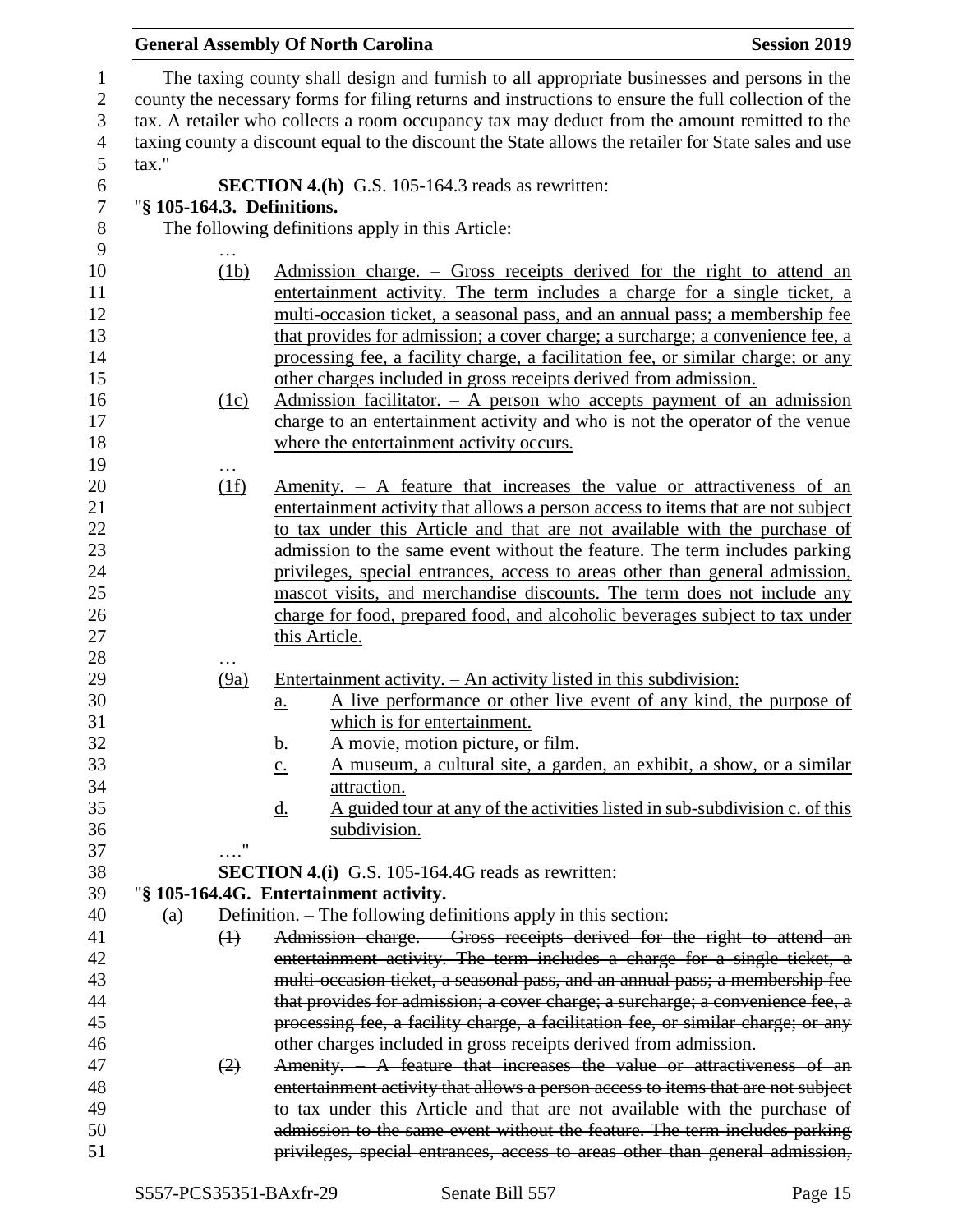|                            | <b>General Assembly Of North Carolina</b>                                                                                                                                                             | <b>Session 2019</b> |
|----------------------------|-------------------------------------------------------------------------------------------------------------------------------------------------------------------------------------------------------|---------------------|
|                            | mascot visits, and merchandise discounts. The term does not include any<br>charge for food, prepared food, and alcoholic beverages subject to tax under                                               |                     |
|                            | this Article.                                                                                                                                                                                         |                     |
| $\left(3\right)$           | Entertainment activity. An activity listed in this subdivision:                                                                                                                                       |                     |
|                            | A live performance or other live event of any kind, the purpose of<br>$\theta$ .                                                                                                                      |                     |
|                            | which is for entertainment.                                                                                                                                                                           |                     |
|                            | A movie, motion picture, or film.<br>b.                                                                                                                                                               |                     |
|                            | A museum, a cultural site, a garden, an exhibit, a show, or a similar<br>$e_{\overline{\cdot}}$<br>attraction.                                                                                        |                     |
|                            | A guided tour at any of the activities listed in sub-subdivision c. of this<br>d.<br>subdivision.                                                                                                     |                     |
| (4)                        | Facilitator. A person who accepts payment of an admission charge to an                                                                                                                                |                     |
|                            | entertainment activity and who is not the operator of the venue where the                                                                                                                             |                     |
|                            | entertainment activity occurs.                                                                                                                                                                        |                     |
| (b)                        | Tax. - The gross receipts derived from an admission charge to an entertainment                                                                                                                        |                     |
|                            | activity are taxed at the general rate set in G.S. 105-164.4. The tax is due and payable by the                                                                                                       |                     |
|                            | retailer in accordance with G.S. 105-164.16. For purposes of the tax imposed by this section, the                                                                                                     |                     |
|                            | retailer is the applicable person listed below:                                                                                                                                                       |                     |
| (1)                        | The operator of the venue where the entertainment activity occurs, unless the                                                                                                                         |                     |
|                            | retailer and the admission facilitator have a contract between them allowing                                                                                                                          |                     |
|                            | for dual remittance, as provided in subsection (d) of this section.                                                                                                                                   |                     |
| (2)                        | The person that provides the entertainment and that receives admission                                                                                                                                |                     |
|                            | charges directly from a purchaser.                                                                                                                                                                    |                     |
| (3)                        | A person other than a person listed in subdivision $(1)$ or $(2)$ of this subsection                                                                                                                  |                     |
|                            | that receives gross receipts derived from an admission charge sold at retail.                                                                                                                         |                     |
| (c)                        | Admission Facilitator. $- A A n$ admission facilitator must report to the retailer with                                                                                                               |                     |
|                            | whom it has a contract the admission charge a consumer pays to the admission facilitator for an                                                                                                       |                     |
|                            | entertainment activity. The admission facilitator must send the retailer the portion of the gross                                                                                                     |                     |
|                            | receipts the admission facilitator owes the retailer and the tax due on the gross receipts derived                                                                                                    |                     |
|                            | from an admission charge no later than 10 days after the end of each calendar month. $A\underline{An}$                                                                                                |                     |
|                            | admission facilitator that does not send the retailer the tax due on the gross receipts derived from                                                                                                  |                     |
|                            | an admission charge is liable for the amount of tax the admission facilitator fails to send to the                                                                                                    |                     |
|                            | retailer. A An admission facilitator is not liable for tax sent to a retailer but not remitted by the                                                                                                 |                     |
|                            | retailer to the Secretary. Tax payments received by a retailer from a an admission facilitator are                                                                                                    |                     |
|                            | held in trust by the retailer for remittance to the Secretary. A retailer that receives a tax payment                                                                                                 |                     |
|                            | from a an admission facilitator must remit the amount received to the Secretary. A retailer is not                                                                                                    |                     |
|                            | liable for tax due but not received from a an admission facilitator. The requirements imposed by<br>this subsection on a retailer and a an admission facilitator are considered terms of the contract |                     |
|                            | between the retailer and the admission facilitator.                                                                                                                                                   |                     |
| (d)                        | Dual Remittance. - The tax due on the gross receipts derived from an admission                                                                                                                        |                     |
|                            | charge may be partially reported and remitted to the operator of the venue for remittance to the                                                                                                      |                     |
|                            | Department and partially reported and remitted by the admission facilitator directly to the                                                                                                           |                     |
|                            | Department. The portion of the tax not reported and remitted to the operator of the venue must                                                                                                        |                     |
|                            | be reported and remitted directly by the admission facilitator to the Department. A An admission                                                                                                      |                     |
|                            | facilitator that elects to remit tax under the dual remittance option is required to obtain a                                                                                                         |                     |
|                            | certificate of registration in accordance with G.S. 105-164.29. A-An admission facilitator is                                                                                                         |                     |
|                            | subject to the provisions of Article 9 of this Chapter.                                                                                                                                               |                     |
| . "                        |                                                                                                                                                                                                       |                     |
|                            | <b>SECTION 4.(j)</b> G.S. 105-164.3 reads as rewritten:                                                                                                                                               |                     |
| "§ 105-164.3. Definitions. |                                                                                                                                                                                                       |                     |

The following definitions apply in this Article: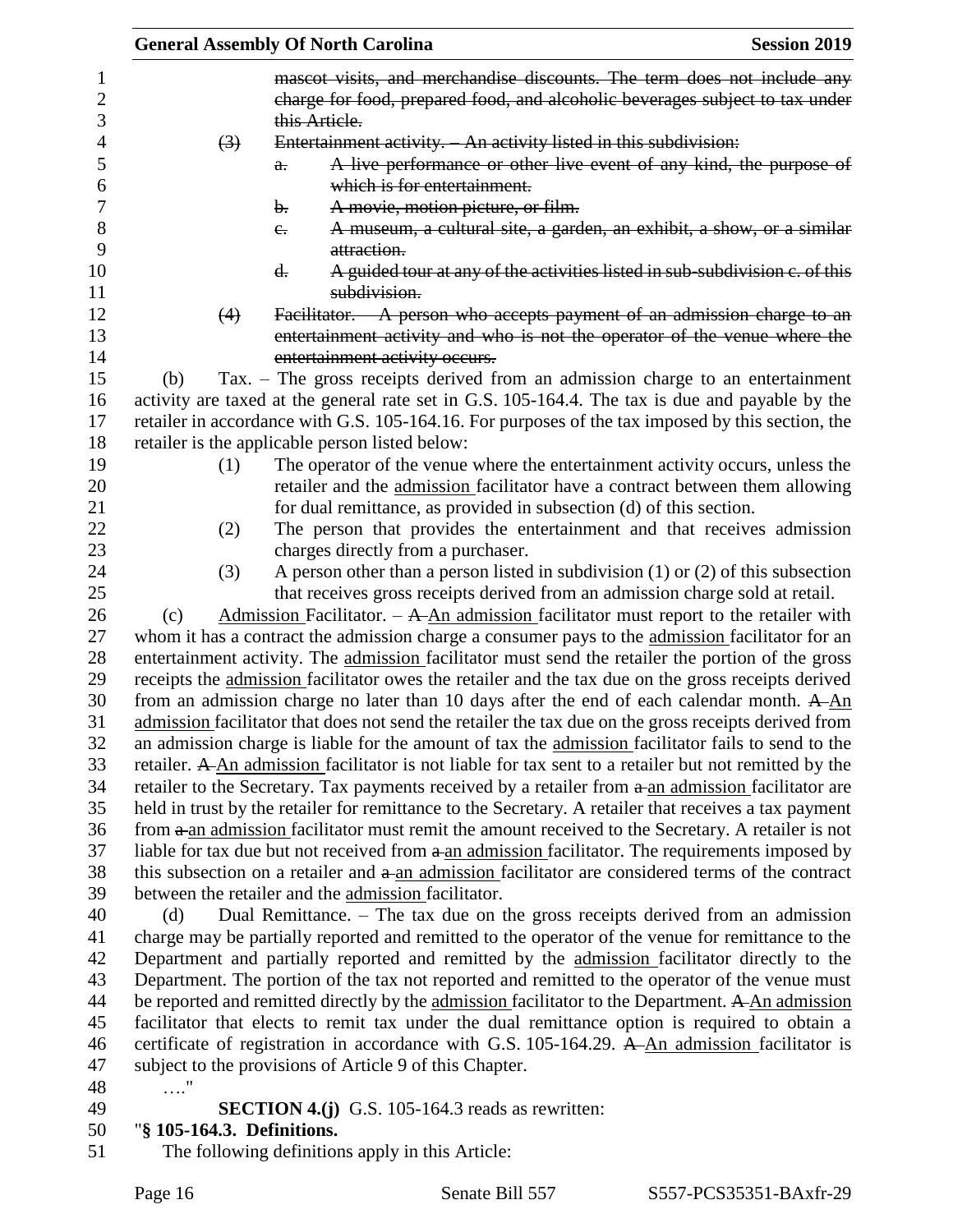|                                 | <b>General Assembly Of North Carolina</b>                                                                                                                                              | <b>Session 2019</b> |
|---------------------------------|----------------------------------------------------------------------------------------------------------------------------------------------------------------------------------------|---------------------|
|                                 |                                                                                                                                                                                        |                     |
| (38c)                           | Service contract facilitator. $-$ A person who contracts with the obligor of a                                                                                                         |                     |
|                                 | service contract to market the service contract and accepts payment from the                                                                                                           |                     |
| $\ldots$ "                      | purchaser for the service contract.                                                                                                                                                    |                     |
|                                 | <b>SECTION 4.(k)</b> G.S. 105-164.4I reads as rewritten:                                                                                                                               |                     |
|                                 | "§ 105-164.4I. Service contracts.                                                                                                                                                      |                     |
| (a)                             | Tax. – The sales price of or the gross receipts derived from a service contract or the                                                                                                 |                     |
|                                 | renewal of a service contract sold at retail is subject to the general rate of tax set in G.S. 105-164.4                                                                               |                     |
|                                 | and is sourced in accordance with the sourcing principles in G.S. 105-164.4B. The retailer of a                                                                                        |                     |
|                                 | service contract is required to collect the tax due at the time of the retail sale of the contract and                                                                                 |                     |
|                                 | is liable for payment of the tax. The tax is due and payable in accordance with G.S. 105-164.16.                                                                                       |                     |
|                                 | The retailer of a service contract is the applicable person listed below:                                                                                                              |                     |
| (1)                             | When a service contract is sold at retail to a purchaser by the obligor under                                                                                                          |                     |
|                                 | the contract, the obligor is the retailer.                                                                                                                                             |                     |
| (2)                             | When a service contract is sold at retail to a purchaser by a service contract                                                                                                         |                     |
|                                 | facilitator on behalf of the obligor under the contract, the service contract                                                                                                          |                     |
|                                 | facilitator is the retailer unless the provisions of subdivision (3) of this                                                                                                           |                     |
|                                 | subsection apply.                                                                                                                                                                      |                     |
| (3)                             | When a service contract is sold at retail to a purchaser by a service contract                                                                                                         |                     |
|                                 | facilitator on behalf of the obligor under the contract and there is an agreement                                                                                                      |                     |
|                                 | between the service contract facilitator and the obligor that states the obligor                                                                                                       |                     |
|                                 | will be liable for the payment of the tax, the obligor is the retailer. The service                                                                                                    |                     |
|                                 | contract facilitator must send the retailer the tax due on the sales price of or                                                                                                       |                     |
|                                 | gross receipts derived from the service contract no later than 10 days after the                                                                                                       |                     |
|                                 | end of each calendar month. A service contract facilitator that does not send                                                                                                          |                     |
|                                 | the retailer the tax due on the sales price or gross receipts is liable for the                                                                                                        |                     |
|                                 | amount of tax the service contract facilitator fails to send. A service contract                                                                                                       |                     |
|                                 | facilitator is not liable for tax sent to a retailer but not remitted by the retailer                                                                                                  |                     |
|                                 | to the Secretary. Tax payments received by a retailer from a service contract                                                                                                          |                     |
|                                 | facilitator are held in trust by the retailer for remittance to the Secretary. A                                                                                                       |                     |
|                                 | retailer that receives a tax payment from a service contract facilitator must                                                                                                          |                     |
|                                 | remit the amount received to the Secretary. A retailer is not liable for tax due                                                                                                       |                     |
|                                 | but not received from a service contract facilitator. The requirements imposed                                                                                                         |                     |
|                                 | by this subdivision on a retailer and a service contract facilitator are                                                                                                               |                     |
|                                 | considered terms of the agreement between the retailer and the service                                                                                                                 |                     |
|                                 | contract facilitator.                                                                                                                                                                  |                     |
| .                               |                                                                                                                                                                                        |                     |
| (e)                             | Definition. - For purposes of this section, the term "facilitator" means a person who<br>contracts with the obligor of the service contract to market the service contract and accepts |                     |
|                                 | payment from the purchaser for the service contract."                                                                                                                                  |                     |
|                                 | <b>SECTION 4.(I)</b> G.S. 105-164.22 reads as rewritten:                                                                                                                               |                     |
|                                 | "§ 105-164.22. Record-keeping requirements, inspection authority, and effect of failure to                                                                                             |                     |
|                                 | keep records.                                                                                                                                                                          |                     |
| (a)                             | Record Keeping Generally. – Retailers, wholesale merchants, facilitators, real                                                                                                         |                     |
|                                 | property contractors, and consumers must keep records that establish their tax liability under this                                                                                    |                     |
|                                 | Article. The Secretary or a person designated by the Secretary may inspect these records at any                                                                                        |                     |
| reasonable time during the day. |                                                                                                                                                                                        |                     |
| (b)                             | <u>Retailers.</u> - A retailer's records must include records of the retailer's gross income,                                                                                          |                     |
|                                 | gross sales, net taxable sales, and all items purchased for resale. resale, and any reports or records                                                                                 |                     |
|                                 | related to transactions with a facilitator with whom it has a contract as provided in this Article.                                                                                    |                     |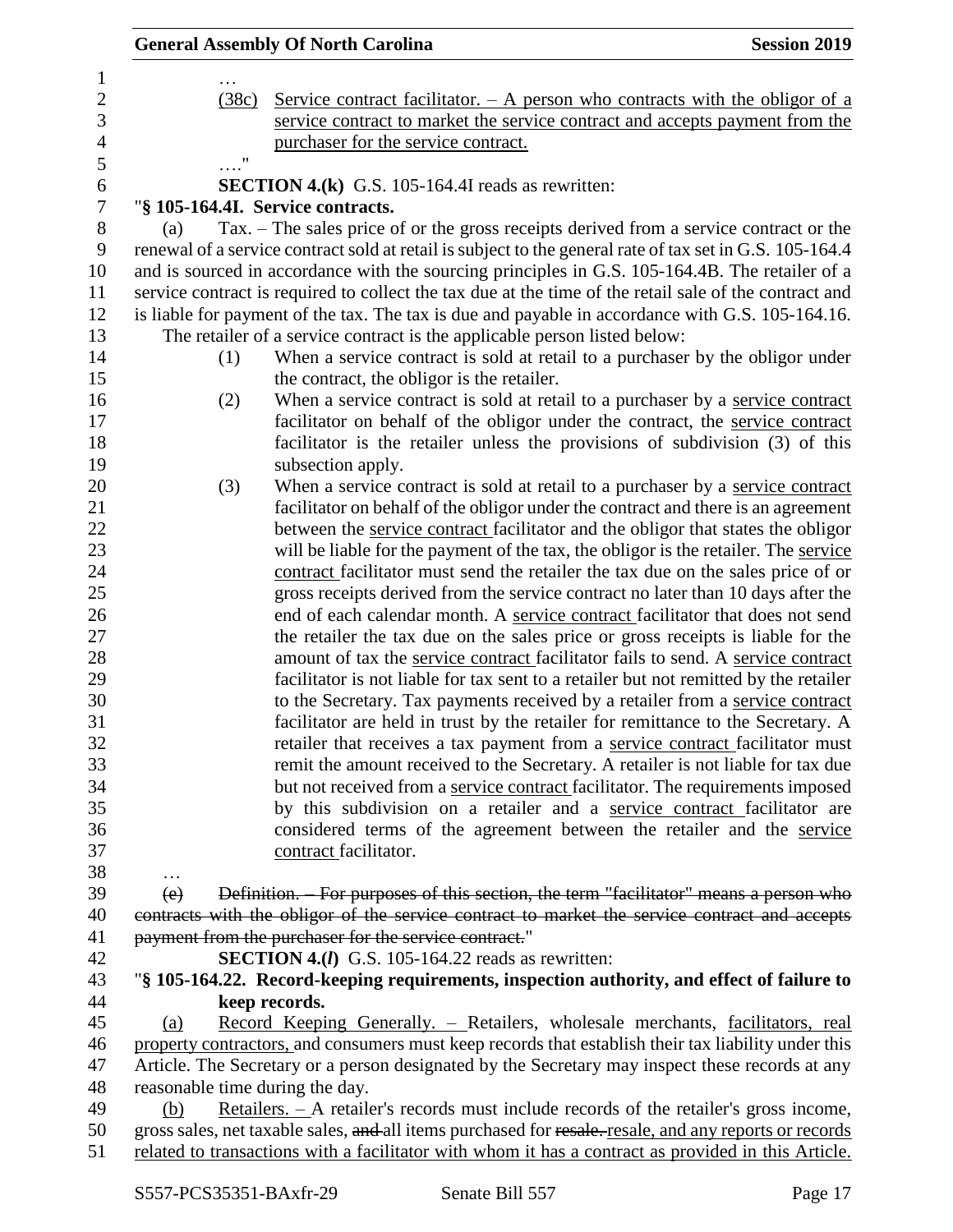## **General Assembly Of North Carolina Session 2019 Session 2019** 1 Failure of a retailer to keep records that establish that a sale is exempt under this Article subjects the retailer to liability for tax on the sale. (c) Wholesale Merchants. – A wholesale merchant's records must include a bill of sale for each customer that contains the name and address of the purchaser, the date of the purchase, 5 the item purchased, and the sales price at which the wholesale merchant sold of the item. A wholesale merchant must also keep records that establish a sale is exempt from tax and any reports or records related to transactions with a facilitator with whom it has a contract as provided 8 in this Article. Failure of a wholesale merchant to keep these-records for the sale of an item-that establish a sale is exempt from tax under this Article subjects the wholesale merchant to liability for tax at the rate that applies to the retail sale of the item. (d) Facilitators. – A facilitator's records must include records of the facilitator's gross income, gross sales, net taxable sales, all items purchased for resale, any reports or records related to transactions with a retailer with whom it has a contract as provided in this Article, and any other records that establish its tax liability. Failure of a facilitator to keep records that establish a sale is exempt from tax under this Article subjects the facilitator to liability for tax on the sale. (e) Real Property Contractors. – A real property contractor's records must include substantiation that a transaction is a real property contract or a mixed transaction contract pursuant to G.S. 105-164.4H(a1). Failure of a real property contractor to keep records that establish a real property contract under this Article subjects the real property contractor to liability for tax on the sale. (f) Consumers. – A consumer's records must include an invoice or other statement of the 22 purchase price of an item the consumer purchased from inside or outside the State. State and any sales and use tax paid thereon. Failure of the consumer to keep these records subjects the consumer to liability for tax on the purchase price of the item, as determined by the Secretary." **SECTION 4.(m)** G.S. 105-164.3, as amended by subsection (a) of this section, reads as rewritten: "**§ 105-164.3. Definitions.** The following definitions apply in this Article: …  $30 \left(1\right)(1d)$  Advertising and promotional direct mail. – Printed material that meets the definition of "direct mail" and the primary purpose of which is to attract public 32 attention to a product, an item, person, business, or organization, or to attempt 33 to sell, popularize, or secure financial support for a product, an item, person, business, or organization. As used in this subdivision, "product" means tangible personal property, digital property, or a service. (1e) Affiliate. – Defined in G.S. 105-130.2. …  $\frac{(1a)(1g)}{g}$  Analytical services. – Testing laboratories that are included in national industry 541380 of NAICS or medical laboratories that are included in national industry 621511 of NAICS.  $(1b)(1h)$  Ancillary service. – A service associated with or incidental to the provision of a telecommunications service. The term includes detailed communications billing, directory assistance, vertical service, and voice mail service. A vertical service is a service, such as call forwarding, caller ID, three-way calling, and conference bridging, that allows a customer to identify

### a caller or manage multiple calls and call connections. 47  $(H)(1i)$ Audio work. – A series of musical, spoken, or other sounds, including a ringtone.

### 49  $(\frac{1}{2})(1)$  Audiovisual work. – A series of related images and any sounds accompanying the images that impart an impression of motion when shown in succession.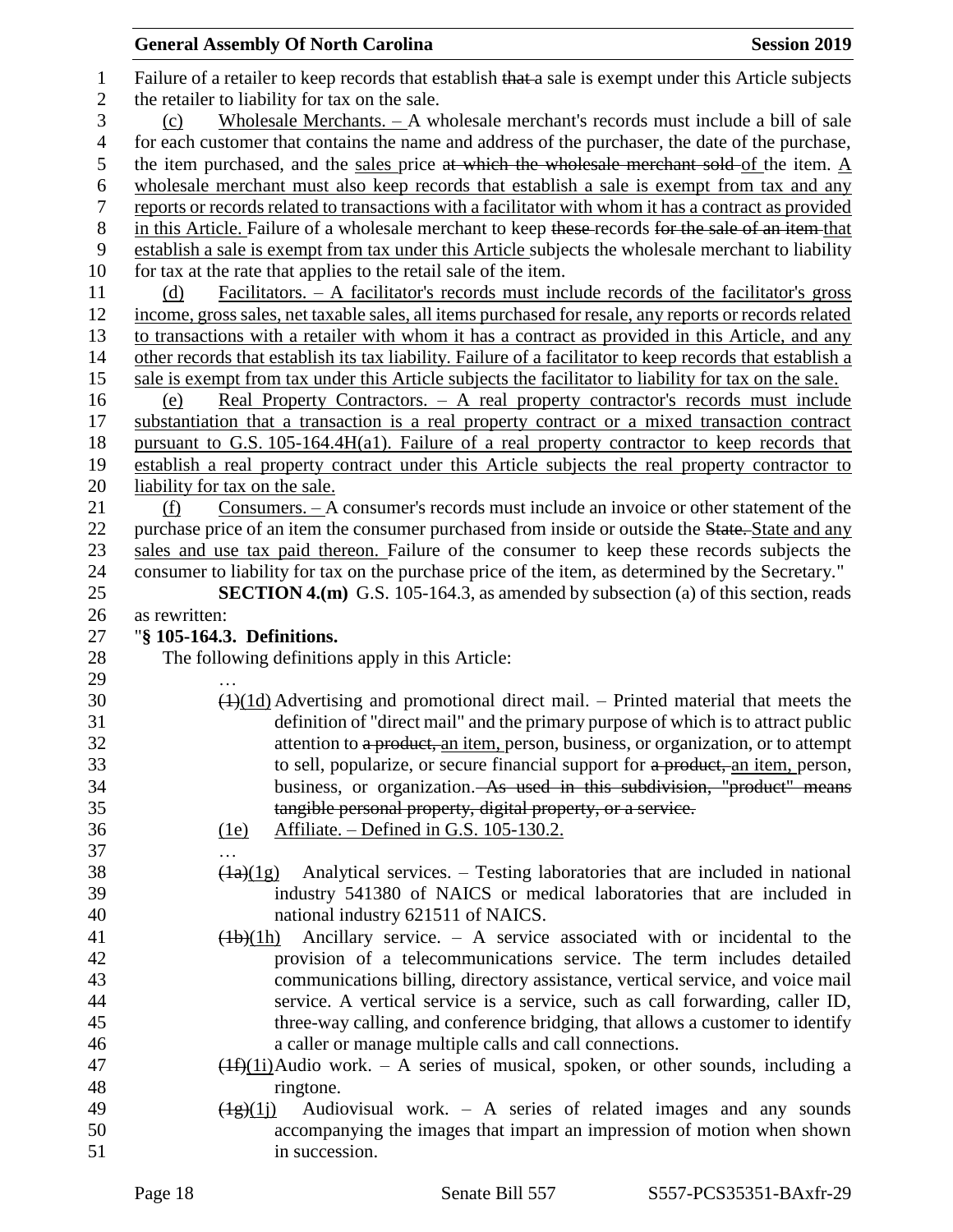|                  |      | <b>General Assembly Of North Carolina</b>                                                                                                  | <b>Session 2019</b> |
|------------------|------|--------------------------------------------------------------------------------------------------------------------------------------------|---------------------|
| 1                |      | $(Hh)(1k)$ Aviation gasoline. – Defined in G.S. 105-449.60.                                                                                |                     |
| $\overline{2}$   |      | $\frac{(\{i\})}{(1)}$ Bundled transaction. – A retail sale of two or more distinct and identifiable                                        |                     |
| 3                |      | products, items, at least one of which is taxable and one of which is exempt,                                                              |                     |
| $\overline{4}$   |      | nontaxable, for one nonitemized price. The term does not apply to real                                                                     |                     |
| 5                |      | property and or services to real property. Products Items are not sold for one                                                             |                     |
| 6                |      | nonitemized price if an invoice or another sales document made available to                                                                |                     |
| $\boldsymbol{7}$ |      | the purchaser separately identifies the price of each product.-item. A bundled                                                             |                     |
| 8                |      | transaction does not include the retail sale of any of the following:                                                                      |                     |
| 9                |      | A product An item and any packaging item that accompanies the<br>a.                                                                        |                     |
| 10               |      | product-item and is exempt under G.S. 105-164.13(23).                                                                                      |                     |
| 11               |      | $\mathbf b$ .<br>A sale of two or more products items whose combined price varies, or                                                      |                     |
| 12               |      | is negotiable, depending on the products items the purchaser selects.                                                                      |                     |
| 13               |      | A sale of a product an item accompanied by a transfer of another<br>c.                                                                     |                     |
| 14               |      | product-item with no additional consideration.                                                                                             |                     |
| 15               |      | A product An item and the delivery or installation of the product-item.<br>$\mathbf{d}$ .                                                  |                     |
| 16               |      | A product An item and any service necessary to complete the sale.<br>e.                                                                    |                     |
| 17               |      | $\frac{4k(1m)}{2}$ Business. – An activity a person engages in or causes another to engage in                                              |                     |
| 18               |      | with the object of gain, profit, benefit, or advantage, either direct or indirect.                                                         |                     |
| 19               |      | The term does not include an occasional and isolated sale or transaction by a                                                              |                     |
| 20               |      | person who does not claim to be engaged in business.                                                                                       |                     |
| 21               |      | $(\frac{1}{m})(1n)$ Cable service. – The one-way transmission to subscribers of video                                                      |                     |
| 22               |      | programming or other programming service and any subscriber interaction                                                                    |                     |
| 23               |      | required to select or use the service.                                                                                                     |                     |
| 24               |      |                                                                                                                                            |                     |
| 25               | (2c) | Capital improvement. $-$ One or more of the following:                                                                                     |                     |
| 26               |      |                                                                                                                                            |                     |
| 27               |      | k.<br>An addition or alteration to real property that is permanently affixed                                                               |                     |
| 28               |      | or installed to real property and is not an activity listed in subdivision                                                                 |                     |
| 29               |      | $(334)$ $(33m)$ of this section as repair, maintenance, and installation                                                                   |                     |
| 30               |      | services.                                                                                                                                  |                     |
| 31               |      |                                                                                                                                            |                     |
| 32               | (9)  | Engaged in business. $-$ Any of the following:                                                                                             |                     |
| 33               |      | Maintaining, occupying, or using permanently or temporarily, directly<br>a.                                                                |                     |
| 34               |      | or indirectly, or through a subsidiary or agent, by whatever name                                                                          |                     |
| 35<br>36         |      | called, any office, place of distribution, sales or sample room,                                                                           |                     |
| 37               |      | warehouse or storage place, or other place of business for selling or                                                                      |                     |
| 38               |      | delivering tangible personal property, digital property, or a service for<br>storage, use, or consumption in this State, or permanently or |                     |
| 39               |      | temporarily, directly or through a subsidiary, having any                                                                                  |                     |
| 40               |      | representative, agent, sales representative, marketplace facilitator                                                                       |                     |
| 41               |      | subject to the requirements of G.S. 105-164.4J, or solicitor operating                                                                     |                     |
| 42               |      | or transacting business by mobile phone application or other                                                                               |                     |
| 43               |      | applications in this State in the selling or delivering. State. The fact                                                                   |                     |
| 44               |      | that any corporate retailer, agent, or subsidiary engaged in business in                                                                   |                     |
| 45               |      | this State may not be legally domesticated or qualified to do business                                                                     |                     |
| 46               |      | in this State is immaterial.                                                                                                               |                     |
| 47               |      |                                                                                                                                            |                     |
| 48               |      | $\cdots$<br>Making marketplace-facilitated sales subject to the requirements of<br>e.                                                      |                     |
| 49               |      | G.S. 105-164.4J.                                                                                                                           |                     |
| 50               |      |                                                                                                                                            |                     |
|                  |      |                                                                                                                                            |                     |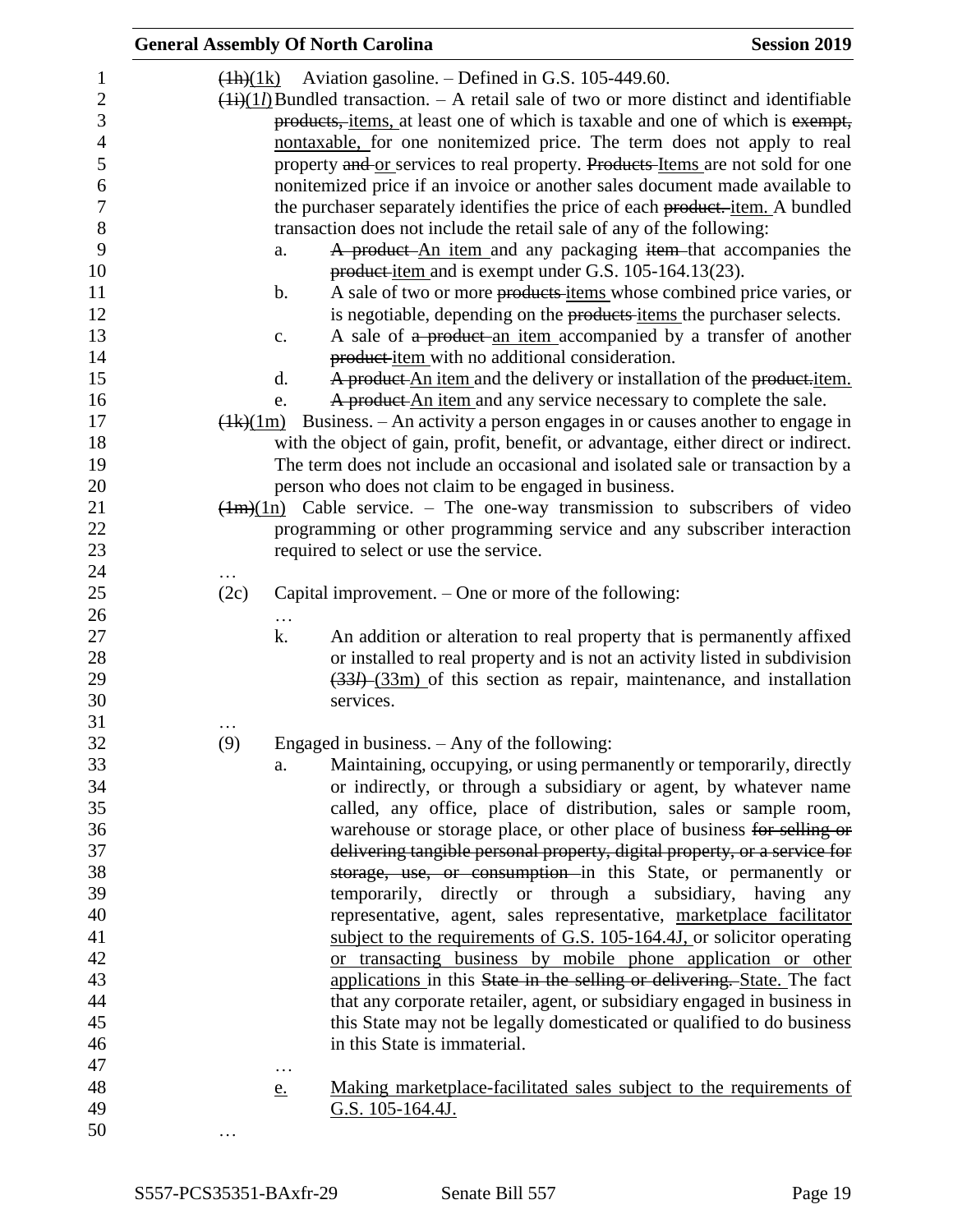|                   | <b>General Assembly Of North Carolina</b><br><b>Session 2019</b>                                                                                                                                                                                                                                                                                                                                                                                                                                                                                                                                                                                                                                                                                                                                                                                                                                                                                                                                                                  |  |
|-------------------|-----------------------------------------------------------------------------------------------------------------------------------------------------------------------------------------------------------------------------------------------------------------------------------------------------------------------------------------------------------------------------------------------------------------------------------------------------------------------------------------------------------------------------------------------------------------------------------------------------------------------------------------------------------------------------------------------------------------------------------------------------------------------------------------------------------------------------------------------------------------------------------------------------------------------------------------------------------------------------------------------------------------------------------|--|
| (9e)              | Facilitator. $-$ An accommodation facilitator, an admission facilitator, or a                                                                                                                                                                                                                                                                                                                                                                                                                                                                                                                                                                                                                                                                                                                                                                                                                                                                                                                                                     |  |
|                   | service contract facilitator.                                                                                                                                                                                                                                                                                                                                                                                                                                                                                                                                                                                                                                                                                                                                                                                                                                                                                                                                                                                                     |  |
|                   | $\left(\frac{20b}{20c}\right)$ Mixed transaction contract. – A contract that includes both a real property<br>contract for a capital improvement and repair, maintenance, and installation<br>services for real property that are not related to the capital improvement.                                                                                                                                                                                                                                                                                                                                                                                                                                                                                                                                                                                                                                                                                                                                                         |  |
| (33j)             | Remote sale. - A sale of tangible personal property or digital property an item<br>ordered by mail, by telephone, via the Internet, mobile phone application, or<br>by another similar method, to a purchaser who is in this State at the time the<br>order is remitted, from method by a retailer who receives the order in another<br>state and delivers the property-item or makes it accessible to a person in this<br>State or causes it the item to be delivered or made accessible to a person in<br>this State. State or performs a service sourced to this State. It is presumed that<br>a resident of this State who remits-makes an order was in this State at the time<br>the order was remitted made.                                                                                                                                                                                                                                                                                                                |  |
|                   | $\frac{33}{9}(33m)$ Repair, maintenance, and installation services. – The term includes the<br>activities listed in this subdivision and applies to tangible personal property,<br>motor vehicle, vehicles, certain digital property, and real property. The term<br>does not include services a service used to fulfill a real property contract taxed<br>in accordance with G.S. 105-164.4H:G.S. 105-164.4H. The included<br>activities are:                                                                                                                                                                                                                                                                                                                                                                                                                                                                                                                                                                                    |  |
| (35)              | Retailer. $-$ Any of the following persons:<br>A person engaged in business of making sales at retail, offering to<br>a.<br>make sales at retail, or soliciting sales at retail of tangible personal<br>property, digital property for storage, use, or consumption in this State,<br>or services items sourced to this State. When the Secretary finds it<br>necessary for the efficient administration of this Article to regard any<br>sales representatives, solicitors, representatives, consignees, peddlers,<br>or truckers as agents of the dealers, distributors, consignors,<br>supervisors, employers, or persons under whom they operate or from<br>whom they obtain the items sold by them regardless of whether they<br>are making sales on their own behalf or on behalf of these dealers,<br>distributors, consignors, supervisors, employers, or persons, the<br>Secretary may so regard them and may regard the dealers, distributors,<br>consignors, supervisors, employers, or persons as "retailers" for the |  |
|                   | purpose of this Article.<br>A person, other than a real property contractor, engaged in business of<br>$\mathbf b$ .<br>delivering, erecting, installing, or applying tangible personal property<br>or digital property for use in this State.<br>A person engaged in business of making a remote sale, if one of the<br>c.<br>conditions listed in G.S. 105-164.8(b) is met.                                                                                                                                                                                                                                                                                                                                                                                                                                                                                                                                                                                                                                                     |  |
|                   | A person, other than a facilitator, person required to collect the State<br>d.<br>tax levied under this Article or the local taxes levied under Subchapter<br>VIII of this Chapter and under Chapter 1096 of the 1967 Session Laws.<br>A marketplace facilitator that is subject to the requirements of<br>e.<br>G.S. 105-164.4J or a facilitator that is required to collect and remit the                                                                                                                                                                                                                                                                                                                                                                                                                                                                                                                                                                                                                                       |  |
| $^{\prime\prime}$ | tax under this Article.                                                                                                                                                                                                                                                                                                                                                                                                                                                                                                                                                                                                                                                                                                                                                                                                                                                                                                                                                                                                           |  |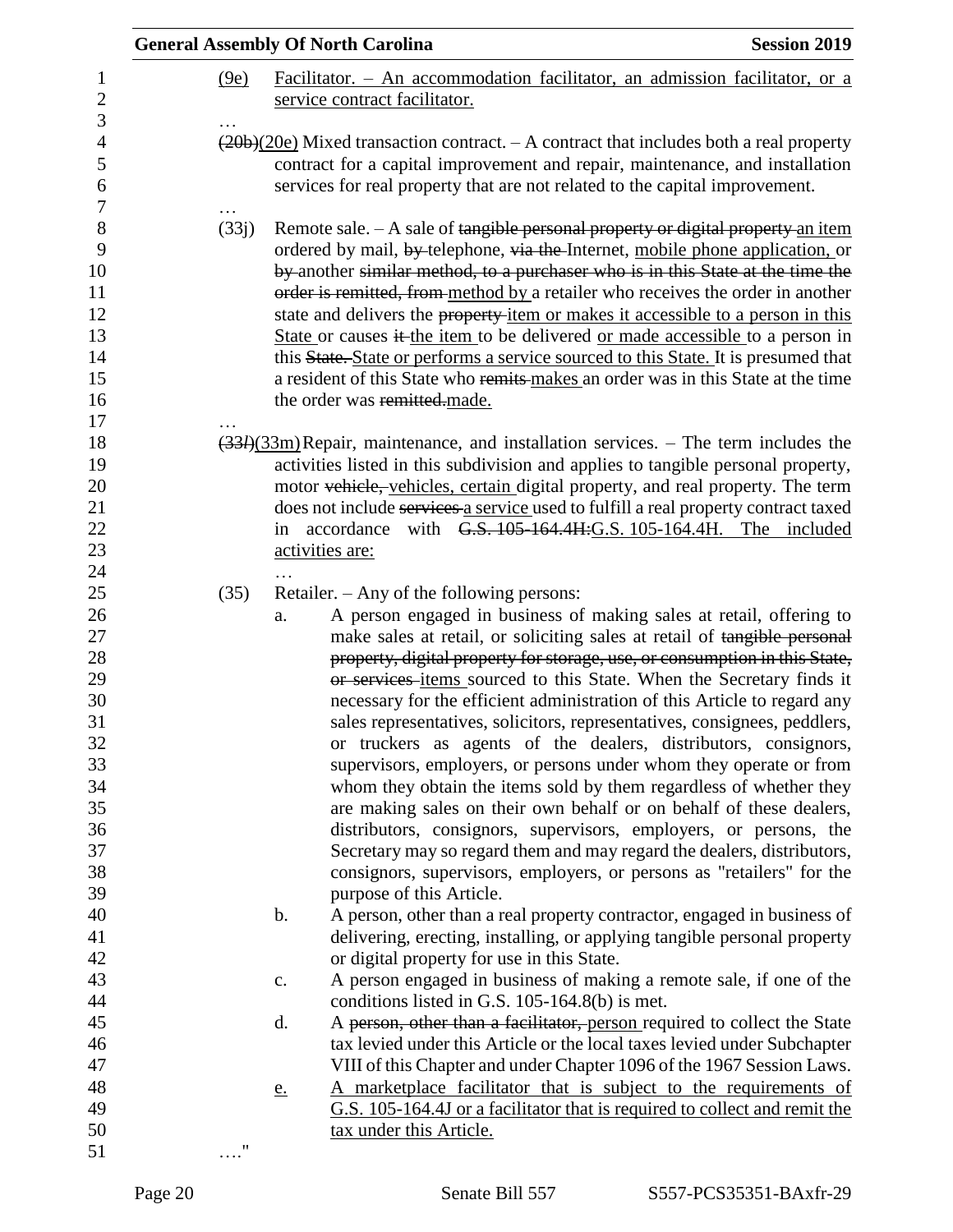|                  |                             |      | <b>General Assembly Of North Carolina</b>                                                                                                                               | <b>Session 2019</b> |
|------------------|-----------------------------|------|-------------------------------------------------------------------------------------------------------------------------------------------------------------------------|---------------------|
| 1                |                             |      | <b>SECTION 4.(n)</b> There is no obligation to collect the sales and use tax required by                                                                                |                     |
| $\overline{c}$   | this section retroactively. |      |                                                                                                                                                                         |                     |
| 3                |                             |      | <b>SECTION 4.(0)</b> If any provision of this section, or the application of any provision                                                                              |                     |
| $\overline{4}$   |                             |      | to a person or circumstance, is held to be invalid or unconstitutional, then the remainder of this                                                                      |                     |
| 5                |                             |      | section, and the application of the provisions to any person or circumstance, shall not be affected                                                                     |                     |
| 6                | thereby.                    |      |                                                                                                                                                                         |                     |
| $\boldsymbol{7}$ |                             |      | <b>SECTION 4.(p)</b> The Revisor of Statutes is authorized to renumber the subdivisions                                                                                 |                     |
| $\,8\,$          |                             |      | of G.S. 105-164.3 to ensure that the subdivisions are listed in alphabetical order and in a manner                                                                      |                     |
| 9                |                             |      | that reduces the current use of alphanumeric designations, to make conforming changes, and to                                                                           |                     |
| 10               |                             |      | reserve sufficient space to accommodate future additions to the statutory section.                                                                                      |                     |
| 11               |                             |      | <b>SECTION 4.(q)</b> This section becomes effective February 1, 2020, and applies to                                                                                    |                     |
| 12               |                             |      | sales occurring on or after that date.                                                                                                                                  |                     |
| 13               |                             |      |                                                                                                                                                                         |                     |
| 14               |                             |      | REVENUE LAWS STUDY OF TAX SUNSET PROVISIONS                                                                                                                             |                     |
| 15               |                             |      | <b>SECTION 5.</b> G.S. 120-70.106(a) reads as rewritten:                                                                                                                |                     |
| 16               | " $(a)$                     |      | The Revenue Laws Study Committee may:                                                                                                                                   |                     |
| 17               |                             | (1)  | Study the revenue laws of North Carolina and the administration of those laws.                                                                                          |                     |
| 18               |                             | (2)  | Review the State's revenue laws to determine which laws need clarification,                                                                                             |                     |
| 19               |                             |      | technical amendment, repeal, or other change to make the laws concise,                                                                                                  |                     |
| 20               |                             |      | intelligible, easy to administer, and equitable.                                                                                                                        |                     |
| 21               |                             | (2a) | Review any tax provision set to sunset within one year of the beginning of                                                                                              |                     |
| 22               |                             |      | next regular session of the General Assembly to determine whether the sunset                                                                                            |                     |
| 23               |                             |      | needs to be extended.                                                                                                                                                   |                     |
| 24               |                             | (3)  | Call upon the Department of Revenue to cooperate with it in the study of the                                                                                            |                     |
| 25               |                             |      | revenue laws.                                                                                                                                                           |                     |
| 26               |                             | (4)  | Report to the General Assembly at the beginning of each regular session                                                                                                 |                     |
| 27               |                             |      | concerning its determinations of needed changes in the State's revenue laws.                                                                                            |                     |
| 28               |                             |      | These powers, which are enumerated by way of illustration, shall be liberally construed to                                                                              |                     |
| 29               |                             |      | provide for the maximum review by the Committee of all revenue law matters in this State."                                                                              |                     |
| 30               |                             |      |                                                                                                                                                                         |                     |
| 31               |                             |      | <b>TECHNICAL CHANGES</b>                                                                                                                                                |                     |
| 32               |                             |      | <b>SECTION 6.</b> G.S. 105-164.13(61a) reads as rewritten:                                                                                                              |                     |
| 33               |                             |      | "(61a) The sales price of or the gross receipts derived from the repair, maintenance,<br>and installation services and service contracts listed in this subdivision are |                     |
| 34<br>35         |                             |      |                                                                                                                                                                         |                     |
| 36               |                             |      | exempt from tax. Except as otherwise provided in this subdivision, property<br>and services used to fulfill either a repair, maintenance, or installation service       |                     |
| 37               |                             |      | or a service contract exempt from tax under this subdivision are taxable. The                                                                                           |                     |
| 38               |                             |      | list of repair, maintenance, and installation services and service contracts                                                                                            |                     |
| 39               |                             |      | exempt from tax under this subdivision is as follows:                                                                                                                   |                     |
| 40               |                             |      |                                                                                                                                                                         |                     |
| 41               |                             |      | $\cdots$<br>Self-service ear-vehicle wash or vacuum and limited-service vehicle<br>k.                                                                                   |                     |
| 42               |                             |      | wash. For purposes of this sub-subdivision, the following definitions                                                                                                   |                     |
| 43               |                             |      | apply:                                                                                                                                                                  |                     |
| 44               |                             |      | Limited-service vehicle wash. – The cleaning of a vehicle by<br>1.                                                                                                      |                     |
| 45               |                             |      | mechanical means where the only activities performed by an                                                                                                              |                     |
| 46               |                             |      | employee include one or more of the following: (i) receiving                                                                                                            |                     |
| 47               |                             |      | payment for the transaction, (ii) guiding the vehicle into the                                                                                                          |                     |
| 48               |                             |      | entrance or exit of a conveyor, (iii) applying low-pressure                                                                                                             |                     |
| 49               |                             |      | spray of chemicals to the vehicle prior to the cleaning of the                                                                                                          |                     |
| 50               |                             |      | vehicle, or (iv) placing protective tape or covers on the vehicle                                                                                                       |                     |
| 51               |                             |      | prior to cleaning. The term does not include any activity                                                                                                               |                     |